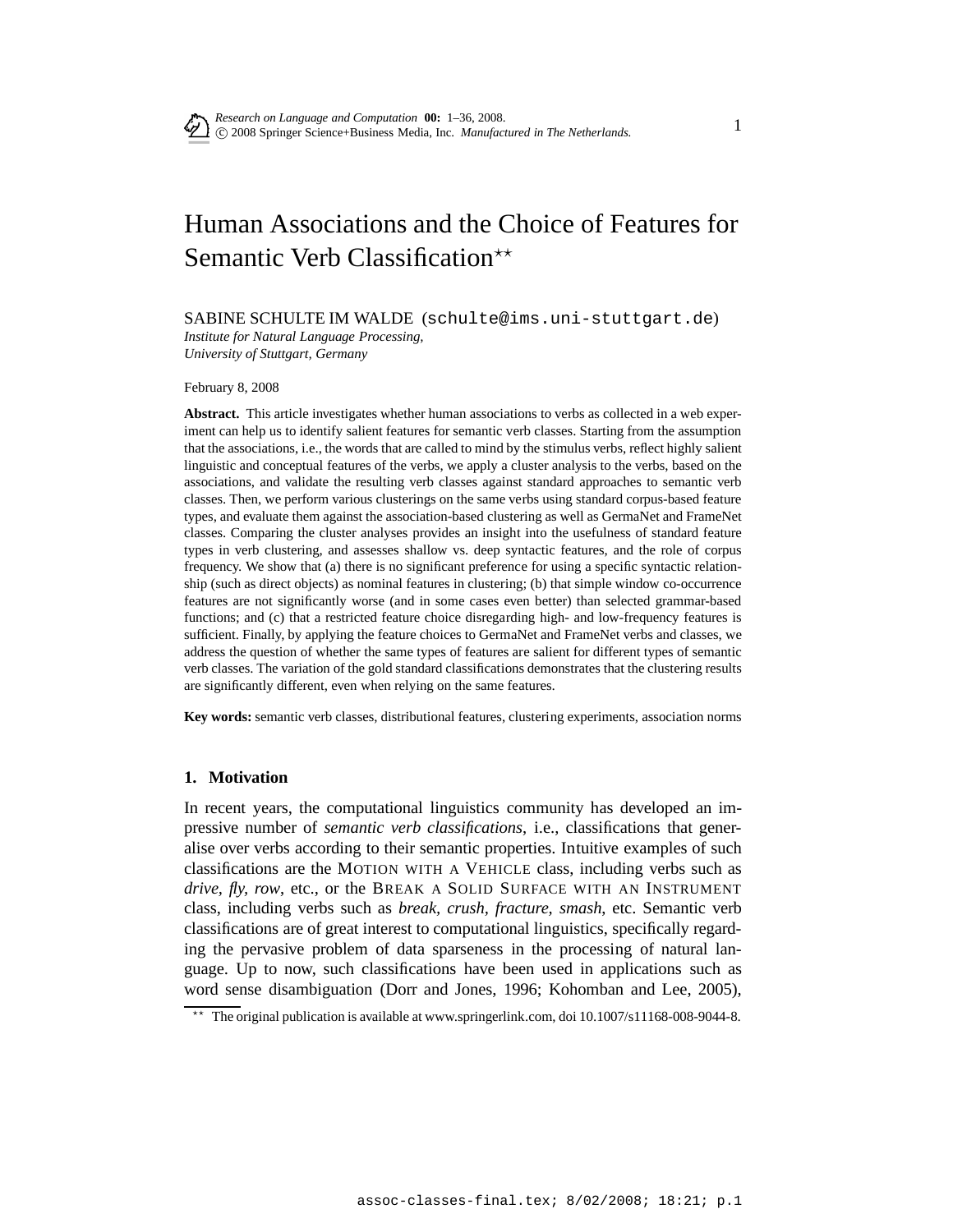machine translation (Dorr, 1997; Prescher et al., 2000; Koehn and Hoang, 2007), document classification (Klavans and Kan, 1998), statistical lexical acquisition in general (Rooth et al., 1999; Merlo and Stevenson, 2001; Korhonen, 2002; Schulte im Walde, 2006b), and also in psycholinguistic models of human sentence processing (Padó et al., 2006).

Given that the creation of semantic verb classifications is not an end task in itself, but depends on the application scenario of the classification, it is obvious that the goals, the strategies and, accordingly, the results of the creation process vary to a large degree. Taking English as an example, major frameworks are the Levin classes (Levin, 1993), *WordNet* (Fellbaum, 1998), and *FrameNet* (Fillmore et al., 2003), which embody different instantiations of semantic groupings: Levin's classification refers to verb similarity with respect to the verbs' syntax-semantic alternation behaviour, WordNet uses synonymy, and FrameNet relies on situationbased agreement as defined by Fillmore's frame semantics (Fillmore, 1982). These various instantiations of semantic relatedness naturally lead to different semantic verb classes, as the following example illustrates. In the Levin class of GET verbs, a sub-class of OBTAINING verbs, the English verb *buy* is assigned to the same class as the verbs *catch, earn, find, steal,* etc., mainly because all verbs participate in the benefactive alternation. WordNet assigns this sense of the verb *buy* to the same class as its near-synonyms *purchase* and *take*, as a sub-class of GET/ACQUIRE verbs. And FrameNet assigns the verb *buy* to the frame COM-MERCE/BUY, also together with the verb *purchase*, because both verbs describe a commercial transaction involving a buyer and a seller exchanging money and goods.

As an alternative to resource-intensive manual classifications, automatic methods such as classification and clustering approaches have been applied to induce semantic verb classes from corpus data, e.g., Siegel and McKeown (2000), Merlo and Stevenson (2001), Korhonen et al. (2003), Ferrer (2004), Schulte im Walde (2006b), Joanis et al. (2008). Depending on the types of verb classes to be induced, the techniques vary their choice of verbs and classification/clustering algorithm. However, another central parameter for the automatic induction of semantic verb classes is the selection of verb features. A priori (i.e., without any kind of semantic pre-processing), the lexical acquisition of semantic features from corpus data is not trivial, and few resources are semantically annotated and provide semantic information off-the-shelf (such as *FrameNet* (Fillmore et al., 2003) and *PropBank* (Palmer et al., 2005)). Therefore, the automatic construction of semantic classes typically benefits from a long-standing linguistic hypothesis which asserts a tight connection between the lexical meaning of a verb and its distributional behaviour (Pinker, 1989; Levin, 1993; Dorr and Jones, 1996; Siegel and McKeown, 2000; Merlo and Stevenson, 2001; Lapata and Brew, 2004; Schulte im Walde, 2006b; Joanis et al., 2008). Even though the meaning-behaviour relationship is not perfect, various automatic approaches have demonstrated that a classification based on verb behaviour actually shows substantial agreement with a semantic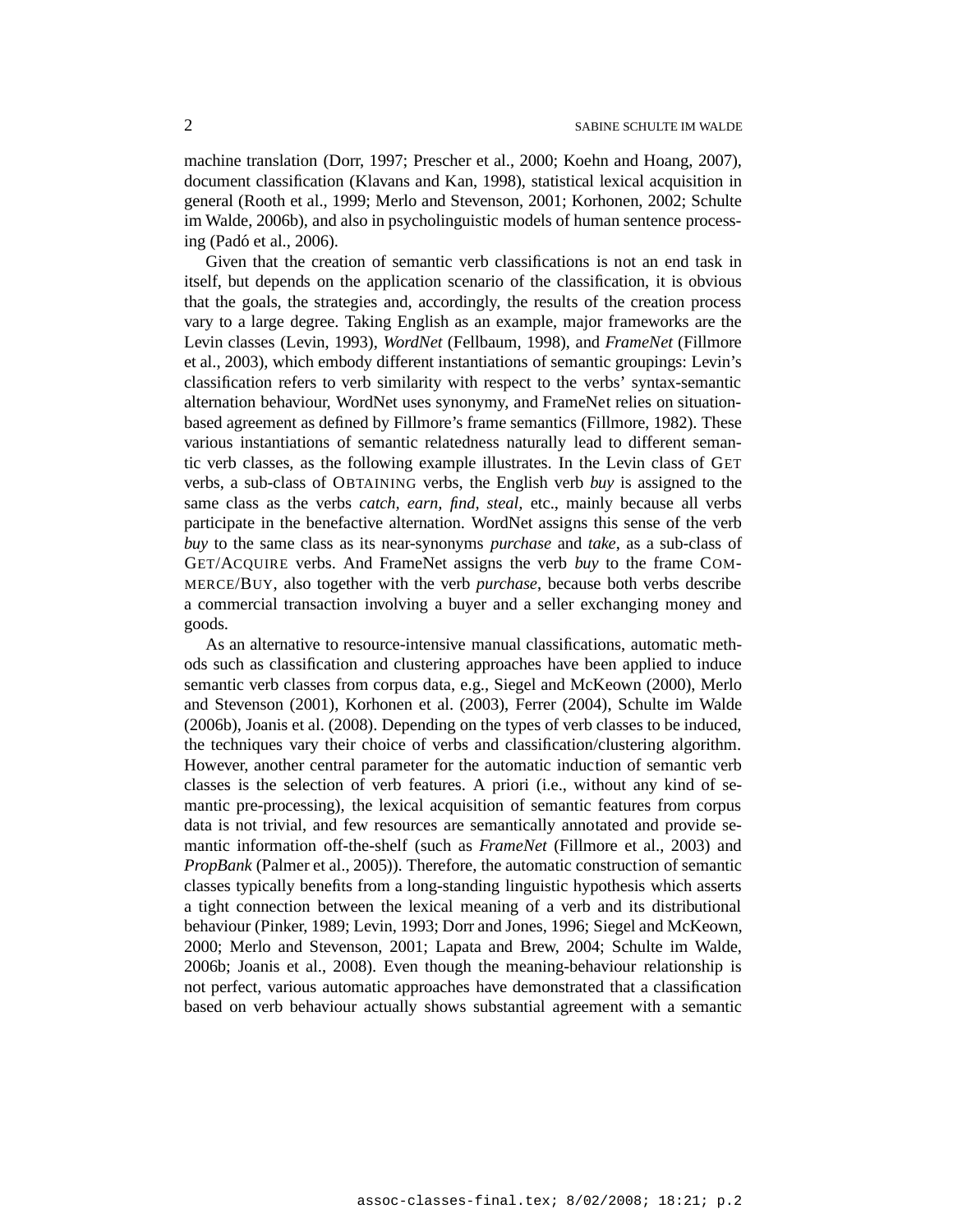classification. The verb behaviour itself is commonly captured by following the *distributional hypothesis*, namely that 'each language can be described in terms of a distributional structure, i.e., in terms of the occurrence of parts relative to other parts' (Harris, 1968). The specific features within the distributional descriptions vary according to the target classification, ranging over e.g. morpho-syntactic cues such as active vs. passive constructions, subcategorisation frames and selectional preferences, word co-occurrence (typically with respect to the syntactic structure, such as direct objects), and corpus-based linguistic heuristics (such as the usage of personal pronouns as indicators of agentivity in semantic roles). As target classifications, the automatic approaches commonly use existing classifications (Dorr and Jones, 1996; Korhonen et al., 2003; Lapata and Brew, 2004; Joanis et al., 2008); or, alternatively, they rely on their own gold standard classes or criteria (Siegel and McKeown, 2000; Merlo and Stevenson, 2001; Schulte im Walde, 2006b).

In sum, corpus-based, distributional models of verb behaviour have proven useful within classification and clustering approaches towards semantic verb classes. Nevertheless, this article suggests that there are (at least) two issues which require further consideration.

1. The first issue concerns the *types of distributional features that are considered in automatic approaches to semantic verb classifications*. Any selection of features is expected to refer to some aspects of verb meaning. With respect to very specific types of verb classifications,<sup>1</sup> the feature choice is straightforward to a certain extent. However, when it comes to larger-scale classifications with several hundreds of verbs and a variety of semantic classes, e.g., Korhonen et al. (2003), Schulte im Walde (2006b), Joanis et al. (2008), an appropriate choice of verb features that correlate with aspects of verb meaning seems less obvious. Some features (such as subcategorisation frame types) have proven useful and some features (such as selectional preferences) have proven unreliable across various target classifications. What is missing is a general instrument to suggest and evaluate the semantic appropriateness of features. This article proposes *association norms* as one such instrument: Association norms – collections of words that are called to mind by a set of stimulus words – have a long tradition in psycholinguistic research, where they have been used for more than 30 years to investigate semantic memory, making use of the implicit notion that associates reflect aspects of word meaning (Tanenhaus et al., 1979; McKoon and Ratcliff, 1992; Plaut, 1995; McRae and Boisvert, 1998, among others). Given that the meaning aspects of verbs are exactly what underlies any semantic classification of verbs, we take advantage of this long-standing notion: We exploit a collection of associations to check the salience of previously suggested features.<sup>2</sup> The first question posed in this article is therefore: *Do human associations help identify salient features for inducing semantic verb classes?* Of course, we do not assume that there is an overall optimal set of verb features in automatic semantic verb classification (which would in fact be counter-intuitive to our second question, to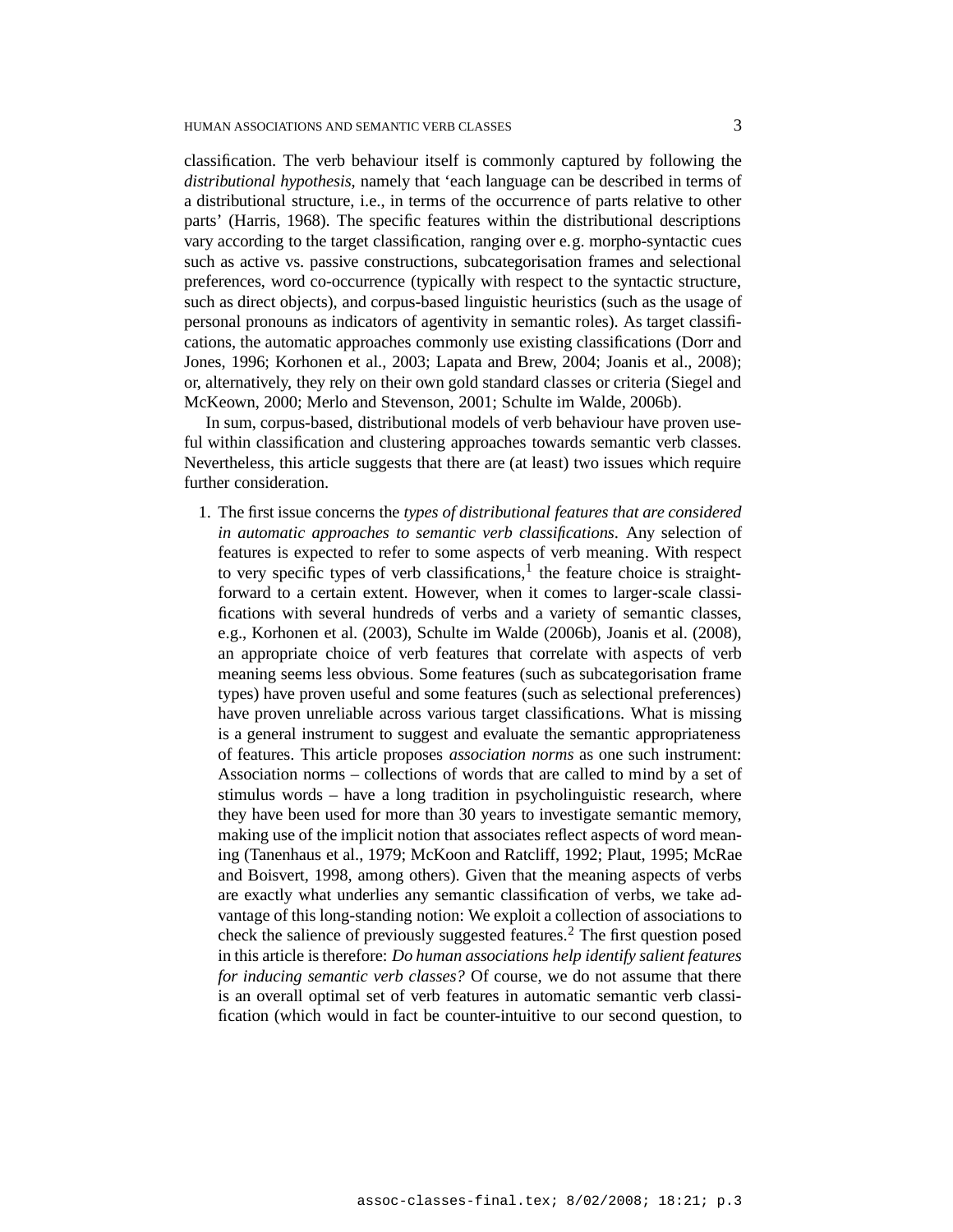follow). The goal is rather to determine whether association norms represent an appropriate source of information for aspects of meaning that are generally applicable to semantic verb classification.

2. The second issue concerns the *relationship between the target classification and the chosen features*: the choice of features to model verb meaning depends on the type of target classification. For example, if the target classification of the automatic induction process is Levin-style classes, the verb features should refer to aspects of alternation behaviour; if the target classification is FrameNet-style classes, the verb features need to capture various kinds of situation-based relatedness, such as synonymy, converses (i.e., a sub-type of antonymy), causality, etc. With exceptions (cf. footnote 1), though, features have been developed on a general basis. So far, no previous work has specified these general features with respect to various target classifications, or evaluated an induced classification result against various gold standard classifications, rather than against one individual, pre-determined gold standard. The second question posed in this article is therefore: *Are the same types of features salient for different types of semantic verb classes?*

Guided by our two questions, this article is organised as follows. As the basis for this investigation, we present a collection of semantic associations to German verbs (Section 2), complemented by various analyses of their empirical properties. In a preparatory step, we perform an unsupervised clustering on the experiment stimulus verbs, based on the verb associations, and we validate the resulting verb classes as a reference set of semantic classes for German verbs by demonstrating that they show considerable overlap with standard approaches to semantic verb classes, i.e., GermaNet and FrameNet (Section 3). In the main body of this work, we perform an analysis of the empirical properties of the verb associations, and apply these insights to the selection of feature types for semantic verb classifications (Section 4). The analysis allows insights into the usefulness of standard feature types in verb clustering (such as direct objects), and an assessment of shallow window co-occurrence features vs. deeper information using syntactic frame fillers. In addition, we vary the corpus-based features with respect to their corpus frequency to determine the influence of the feature frequency within the cluster analyses. Finally, by applying the feature choices not only to our association-based reference set but also to GermaNet and FrameNet, we address the question of whether the same types of features are salient for different types of semantic verb classes.

## **2. Human Verb Associations**

In general, association norms are collected by presenting *target stimuli* to the participants in an experiment, who then provide *associate responses*, i.e., words that are called to mind by the stimulus words. As introduced in the previous section, association norms have a long tradition in psycholinguistic research. One of the first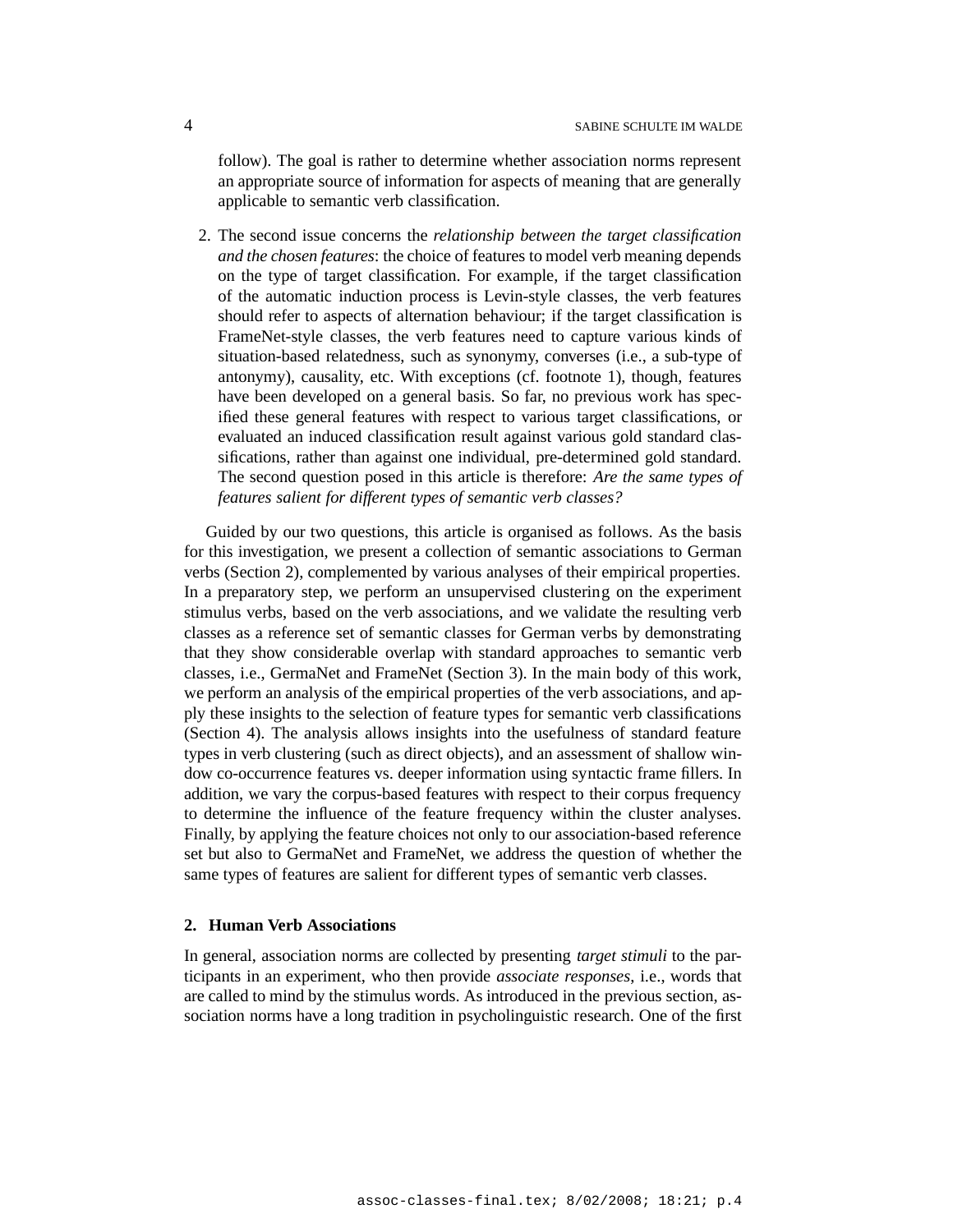collections of word association norms was done by Palermo and Jenkins (1964), comprising associations for 200 English words. The *Edinburgh Association Thesaurus* (Kiss et al., 1973) was a first attempt to collect association norms on a larger scale, and also to create a network of stimuli and associates, starting from a small set of stimuli derived from the Palermo and Jenkins norms. Researchers at the University of South Florida compiled association norms over the course of more than 20 years, from 1973 (Nelson et al., 1998). Their goal was to obtain the "largest database of free associations ever collected in the United States available to interested researchers and scholars". Smaller sets of association norms have also been collected for example in Dutch (Lauteslager et al., 1986), French (Ferrand and Alario, 1998) and Spanish (Fernández et al., 2004) as well as for different populations of speakers, such as adults vs. children (Hirsh and Tree, 2001). Last but not least, there is a small-scale collection for German (Russell and Meseck, 1959; Russell, 1970), based on 100 stimulus words across part-of-speech. The collection has been used in closely related work to ours, by Reinhard Rapp, Manfred Wettler and colleagues (see details in Section 5).

This section introduces the association norms that are used in the course of this article. The data collection was performed as a web experiment,  $3$  which asked native speakers to provide associations to German verbs. Details of the method for collecting the associations are described in Section 2.1, and a series of empirical linguistic analyses of the data are described in Section 2.2.

## 2.1. DATA COLLECTION

#### 2.1.1. *Material*

330 verbs were selected for the experiment. They were drawn from a variety of semantic classes including verbs of self-motion (e.g. *gehen* 'walk', *schwimmen* 'swim'), transfer of possession (e.g. *kaufen* 'buy', *kriegen* 'receive'), cause (e.g. *verbrennen* 'burn', *reduzieren* 'reduce'), experiencing (e.g. *hassen* 'hate', *uber- ¨ raschen* 'surprise'), communication (e.g. *reden* 'talk', *beneiden* 'envy'), etc. Selecting verbs from different categories was only intended to ensure that the experiment covered a wide variety of verb types; the inclusion of any verb in any particular verb class was achieved in part with reference to prior verb classification work (e.g., Levin (1993)) but also on intuitive grounds. Appendix A provides two example classes, accompanied by their choice of verbs.

The stimulus verbs were divided randomly into 6 separate experimental lists of 55 verbs each. The lists were balanced for class affiliation and frequency ranges (0, 100, 500, 1000, 5000), such that each list contained verbs from each grossly defined semantic class, and had equivalent overall verb frequency distributions. The frequencies of the verbs were determined by a 35 million word newspaper corpus; the verbs showed corpus frequencies between 1 and 71,604.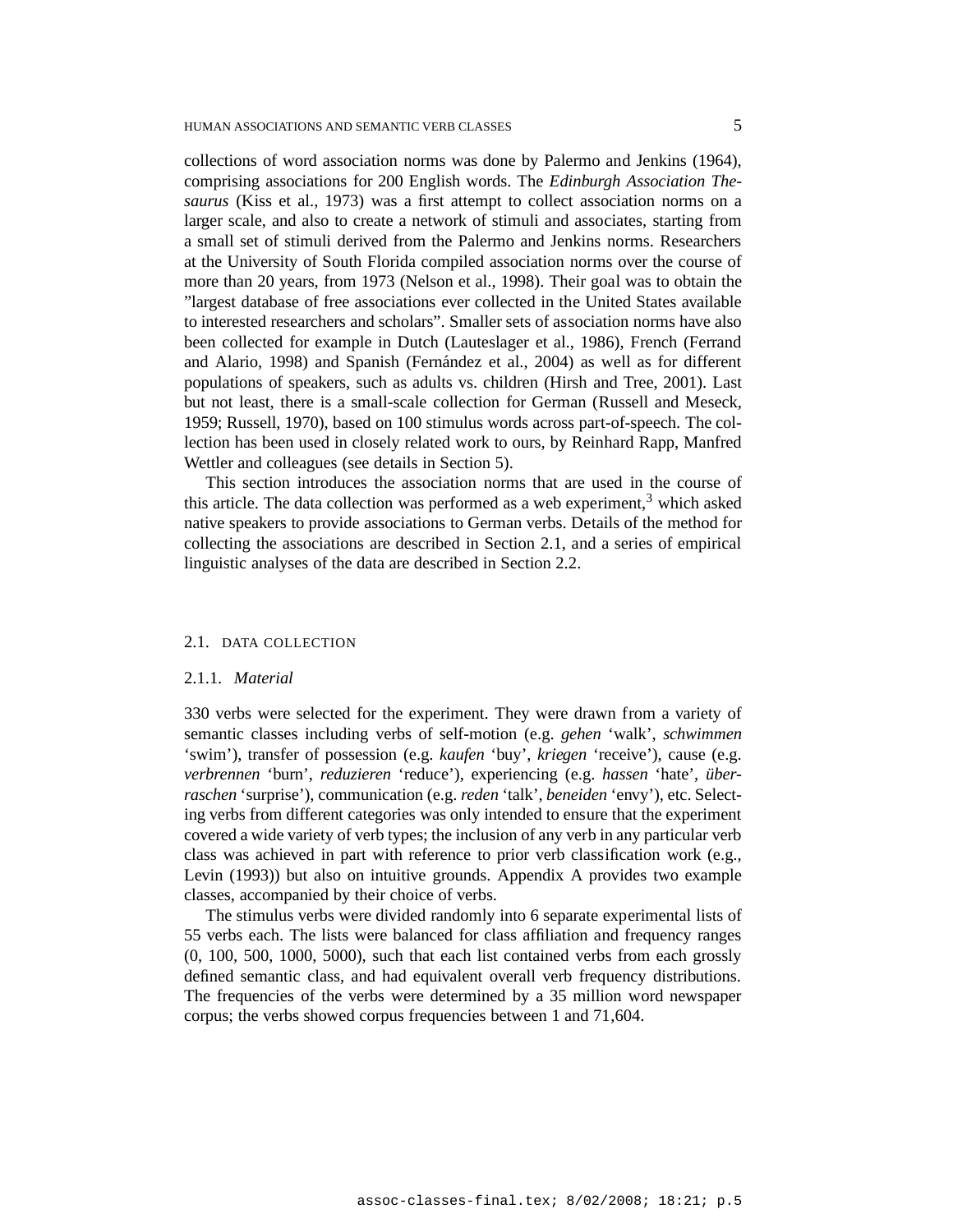## 2.1.2. *Procedure*

The experiment was administered over the Internet. When participants loaded the experimental page, they were first asked for their biographical information, such as linguistic expertise, age and regional dialect. Next, the participant was presented with the written instructions for the experiment and an example item with potential responses. In the actual experiment, each trial consisted of a verb presented in a box at the top of the screen. All stimulus verbs were presented in the infinitive. Below the verb was a series of data input lines where participants could type their associations. They were instructed to type at most one word per line and, following German grammar, to distinguish nouns from other parts-of-speech with capitalisation.<sup>4</sup> Participants had 30 seconds per verb to type as many associations as they could. After this time limit, the program automatically advanced to the next verb.

## 2.1.3. *Participants and Data*

299 native German speakers participated in the experiment, between 44 and 54 for each data set. 132 of the individuals identified themselves as having had a linguistics education and 166 rated themselves as linguistic novices. In total, we collected 79,480 associations from 16,445 trials; each trial elicited an average of 5.16 associate responses with a range of 0-16.

#### 2.1.4. *Data Preparation*

Each completed data set contains the background information of the participant, followed by the list of stimulus verbs. Each stimulus is paired with a list of associations in the order in which the participant provided them. For the analyses to follow, we pre-processed all data sets in the following way: For each stimulus verb, we quantified over all responses in the experiment, disregarding the participant's background and the order of the associates. Table I lists the 10 most frequent responses for the polysemous verb *klagen* 'complain, moan, sue'. The verb responses were not distinguished according to polysemic senses of the verbs.

#### 2.2. EMPIRICAL ANALYSES OF VERB ASSOCIATIONS

The associations to the verbs were investigated on several linguistic dimensions (Schulte im Walde and Melinger, 2005). In this section we only repeat those analyses which we consider to be relevant with respect to an automatic semantic classification:

- 1. The associations were distinguished with respect to the major parts-of-speech: nouns, verbs, adjectives, adverbs.
- 2. For each noun associate, we investigated the kinds of linguistic functions that were realised by the noun with respect to the stimulus verb (e.g., subject, direct objects, etc.).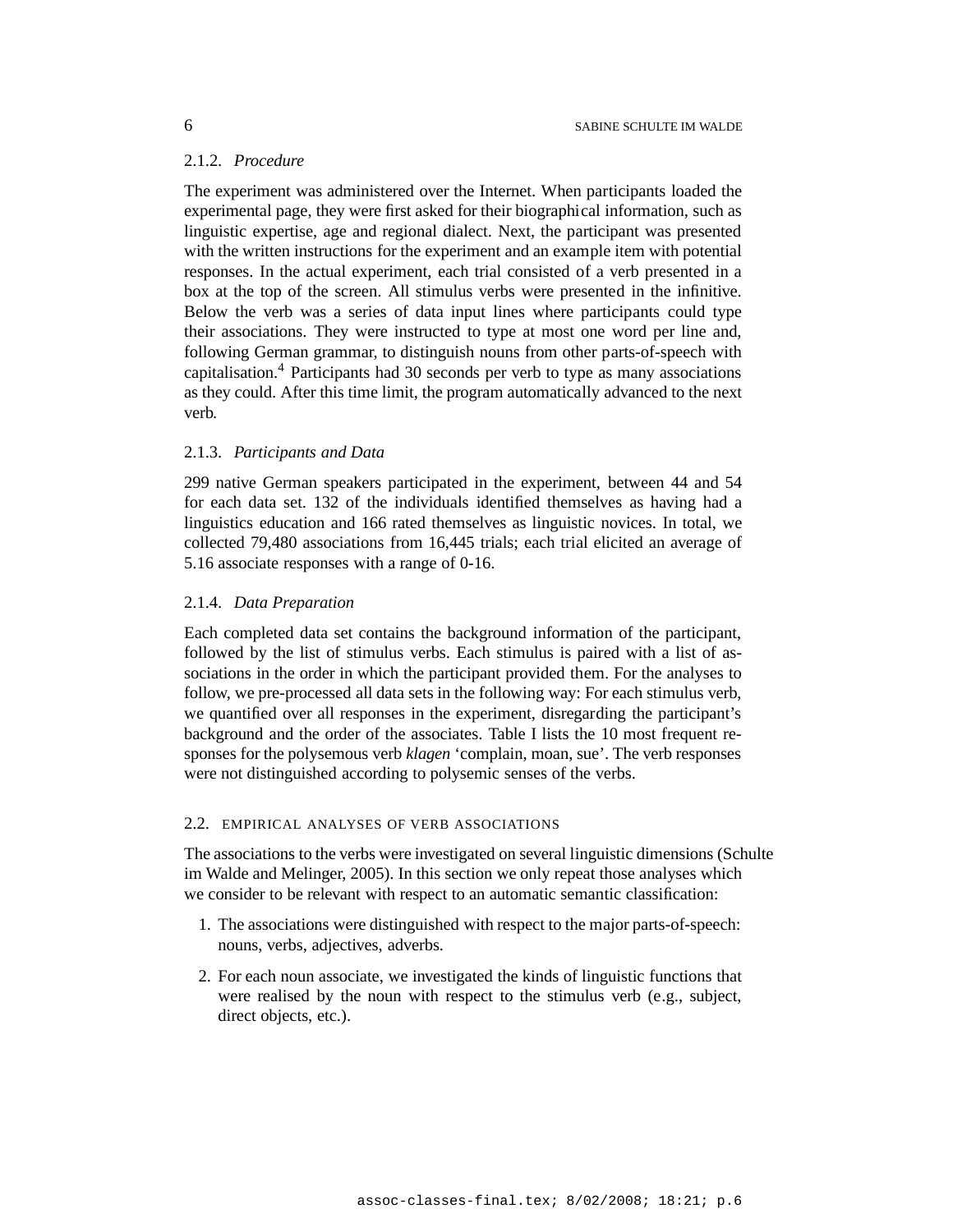| Stimulus: klagen 'complain, moan, sue' |                |    |  |
|----------------------------------------|----------------|----|--|
| Gericht                                | 'court'        | 19 |  |
| jammern                                | 'moan'         | 18 |  |
| weinen                                 | 'cry'          | 13 |  |
| Anwalt                                 | 'lawyer'       | 11 |  |
| Richter                                | 'judge'        | 9  |  |
| Klage                                  | 'complaint'    | 7  |  |
| Leid                                   | 'suffering'    | 6  |  |
| <b>Trauer</b>                          | 'mourning'     | 6  |  |
| Klagemauer                             | 'Wailing Wall' | 5  |  |
| laut                                   | 'noisy'        | 5  |  |
|                                        |                |    |  |

Table I. Association frequencies for example stimulus.

3. The co-occurrence strengths of the stimulus verbs and their associations were determined using a 200 million word corpus of German newspaper text.

After a brief introduction of the empirical grammar model which underlies a part of the analyses, Sections 2.2.2 to 2.2.4 describe the motivations for these three analyses in more detail, and then present the actual analyses.

## 2.2.1. *Excursus: Empirical Grammar Model*

Some of the quantitative data in the analyses to follow were derived from an empirical grammar model (Schulte im Walde, 2003, chapter 3): we developed a German context-free grammar paying specific attention to verb subcategorisation. The grammar was lexicalised, and the parameters of the probabilistic version were estimated in an unsupervised training procedure, using 35 million words of a large German newspaper corpus from the 1990s. The trained grammar model provides empirical frequencies for word forms, part-of-speech tags and lemmas, and quantitative information on lexicalised rules and syntax-semantics head-head co-occurrences.

## 2.2.2. *Morpho-Syntactic Analysis*

In the morpho-syntactic analysis, each association of the stimulus verbs was assigned its – possibly ambiguous – part-of-speech by our empirical grammar dictionary, cf. Section 2.2.1. Originally, the dictionary distinguished approx. 50 morphosyntactic categories, but we disregarded fine-grained distinctions such as case, number and gender features and considered only the major categories verb (V), noun (N), adjective (ADJ) and adverb (ADV). Ambiguities between these categories arose e.g. in the case of nominalised verbs (such as *Rauchen* 'smoke', *Vergnügen* 'please/pleasure'), where the experiment participant could have been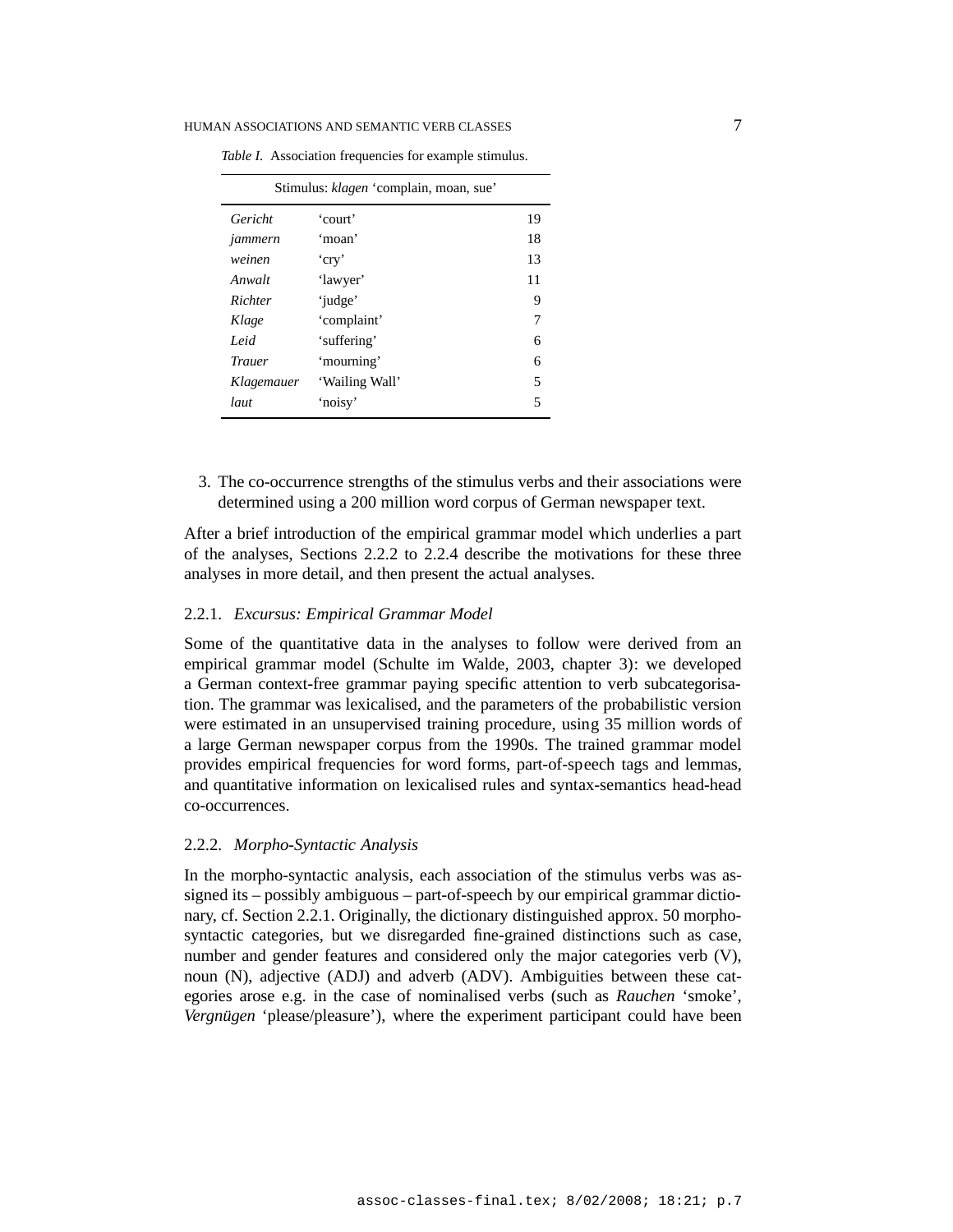referring either to a verb or a noun, or in the case of past participles (such as *verschlafen*) and infinitives (such as *überlegen*), where the participant could have been referring either to a verb ('sleep' or 'think about', for the two examples respectively) or an adjective ('drowsy' or 'superior', respectively). In total, 4% of all response types were ambiguous between multiple part-of-speech tags.

Having assigned part-of-speech tags to the associations, we were able to distinguish and quantify the morpho-syntactic categories of the responses. In nonambiguous situations, the unique part-of-speech received the total stimulus-response frequency; in ambiguous situations, the stimulus-response frequency was split uniformly over the possible part-of-speech tags. As the result of this first analysis, we could specify the frequency distributions of the part-of-speech tags for each verb individually, and also as a sum over all verbs. Table II presents the total numbers and specific verb examples. Participants provided noun associates in the clear majority of token instances, 62%; verbs were given in 25% of the responses, adjectives in 11%, adverbs almost never  $(2%)$ .<sup>5</sup> The table also shows that the partof-speech distributions vary across the semantic classes of the verbs. For example, aspectual verbs, such as *aufhoren ¨* 'stop', received more verb responses, *t*(12)=3.11,  $p<.01$ , and fewer noun responses,  $t(12)=3.84$ ,  $p<.002$ , than creation verbs, such as *backen* 'bake'.

|                            | V      | N      | ADJ   | ADV   |
|----------------------------|--------|--------|-------|-------|
| <b>TOTAL FREO</b>          | 19,863 | 48,905 | 8,510 | 1,268 |
| TOTAL PROP                 | 25%    | 62%    | 11%   | 2%    |
| <i>aufhören</i> 'stop'     | 49%    | 39%    | 4%    | 6%    |
| <i>aufregen</i> 'be upset' | 22%    | 54%    | 21%   | $0\%$ |
| <i>hacken</i> 'bake'       | 7%     | 86%    | 6%    | $1\%$ |
| <i>hemerken</i> 'realise'  | 52%    | 31%    | 12%   | 2%    |
| dünken 'seem'              | 46%    | 30%    | 18%   | $1\%$ |
| <i>flüstern</i> 'whisper'  | 19%    | 43%    | 37%   | $0\%$ |
| nehmen 'take'              | 60%    | 31%    | 3%    | 2%    |
| <i>radeln</i> 'bike'       | 8%     | 84%    | 6%    | 2%    |
| <i>schreiben</i> 'write'   | 14%    | 81%    | 4%    | 1%    |

*Table II.* Part-of-speech tag distributions.

#### 2.2.3. *Syntax-Semantic Noun Functions*

In a second step, we investigated the kinds of linguistic functions that were realised by noun associates in response to stimulus verbs. For this analysis, we assume that the noun responses to verb stimuli relate to conceptual roles required by the verbs. Thus, we investigate the linguistic functions that are realised by the response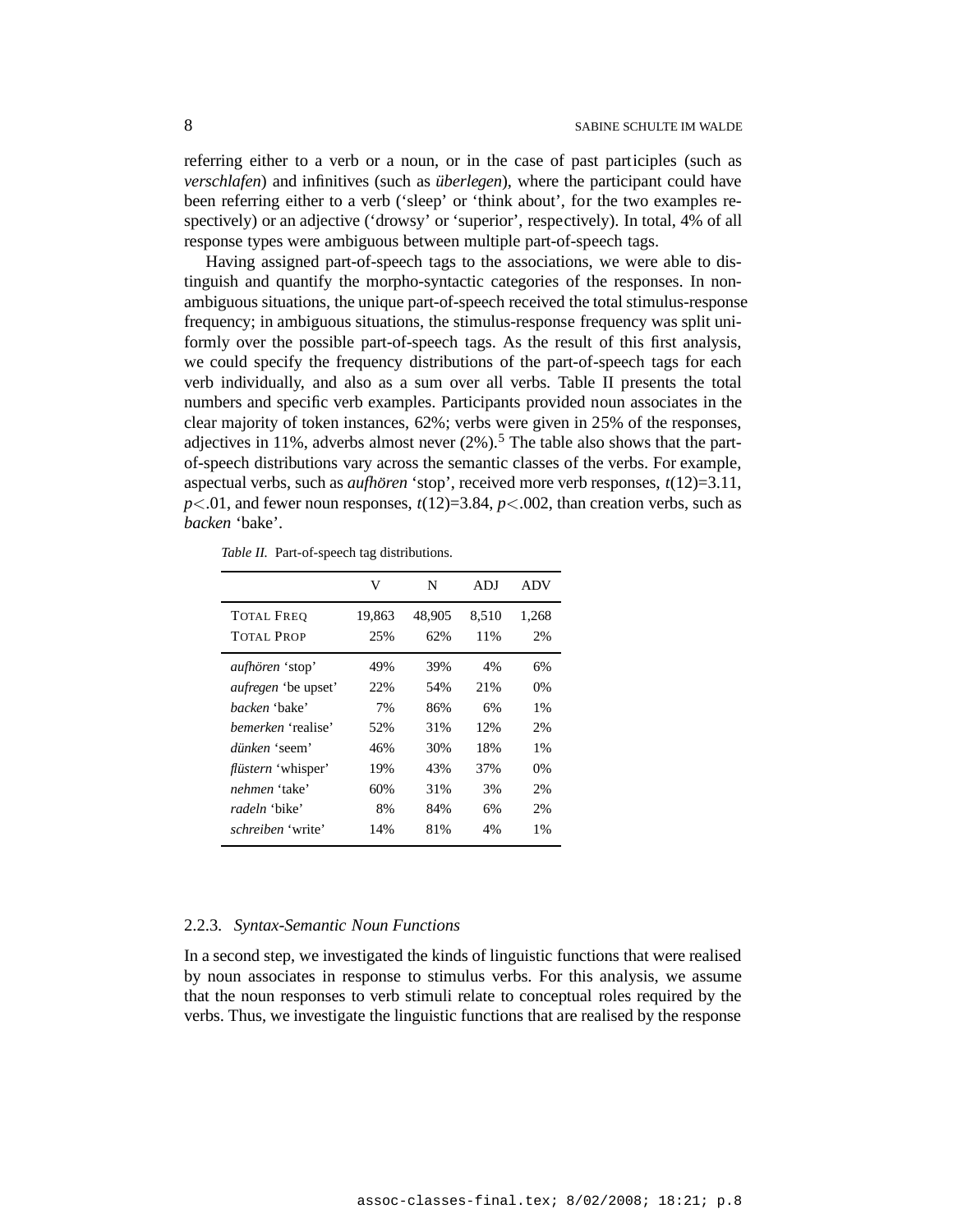nouns with respect to the stimulus verbs, based on our empirical grammar model, cf. Section 2.2.1. The motivation for this analysis was to identify those nominal functions that might be relevant verb features within a distributional description of verb properties. Most previous work on the automatic induction of semantic verb classes – and on distributional similarity in more general terms – that relied on nominal features as distributional verb properties has either focused on a specific word-word relation (such as Pereira et al. (1993), Rooth et al. (1999) referring to a direct object noun for describing verbs), or used any dependency relation detected by the chunker or parser (such as Lin (1998), McCarthy et al. (2003), Korhonen et al. (2003), Schulte im Walde (2006b)). Little effort has been spent on investigating the salience of the various nominal types of verb features.

With respect to verb subcategorisation, the empirical grammar model offers frequency distributions of verbs for 178 subcategorisation frame types, including prepositional phrase information, and frequency distributions of verbs for nominal argument fillers. For example, the verb *backen* 'bake' appeared 240 times in our training corpus. In 80 of these instances it was parsed as intransitive, and in 109 instances it was parsed as transitive subcategorising for a direct object. The most frequent nouns subcategorised for as direct objects in the grammar model were *Brotchen ¨* 'rolls', *Brot* 'bread', *Kuchen* 'cake', *Platzchen ¨* 'cookies', *Waffel* 'waffle'. We used the grammar information to look up the syntactic relationships which existed between a stimulus verb and a response noun. For example, the nouns *Kuchen* 'cake', *Brot* 'bread', *Pizza* and *Mutter* 'mother' were produced in response to the stimulus verb *backen* 'bake'. The grammar look-up told us that *Kuchen* 'cake' and *Brot* 'bread' appeared not only as the verb's direct objects (as illustrated above), but also as intransitive subjects; *Pizza* only appeared as a direct object, and *Mutter* 'mother' only appeared as transitive subject. The verb-noun relationships which were found in the grammar were quantified by the verb-noun association frequency, taking into account the number and proportions of different relationships (to incorporate the ambiguity represented by multiple relationships). For example, the noun *Kuchen* was elicited 45 times in response to *bake*; the grammar contained the noun both as direct object and as intransitive subject for that verb. Of the total association frequency of 45 for *Kuchen*, 15 would be assigned to the direct object of *backen*, and 30 to the intransitive subject if the empirical grammar evidence for the respective functions of *backen* were one vs. two thirds.

In a following step, we accumulated the association frequency proportions with respect to a specific relationship, e.g., for the direct objects of *backen* 'bake' we summed over the frequency proportions for *Kuchen*, *Brot*, *Plätzchen*, *Brötchen*, etc. The final result was a frequency distribution over linguistic functions for each stimulus verb, i.e., for each verb we could determine which linguistic functions were activated by how many noun associates. For example, the most prominent functions for the inchoative-causative verb *backen* 'bake' were the transitive direct object (8%), the intransitive subject (7%) and the transitive subject (4%); for the object-drop *schreiben* 'write' we found 11% for the direct object, 3% and 4% for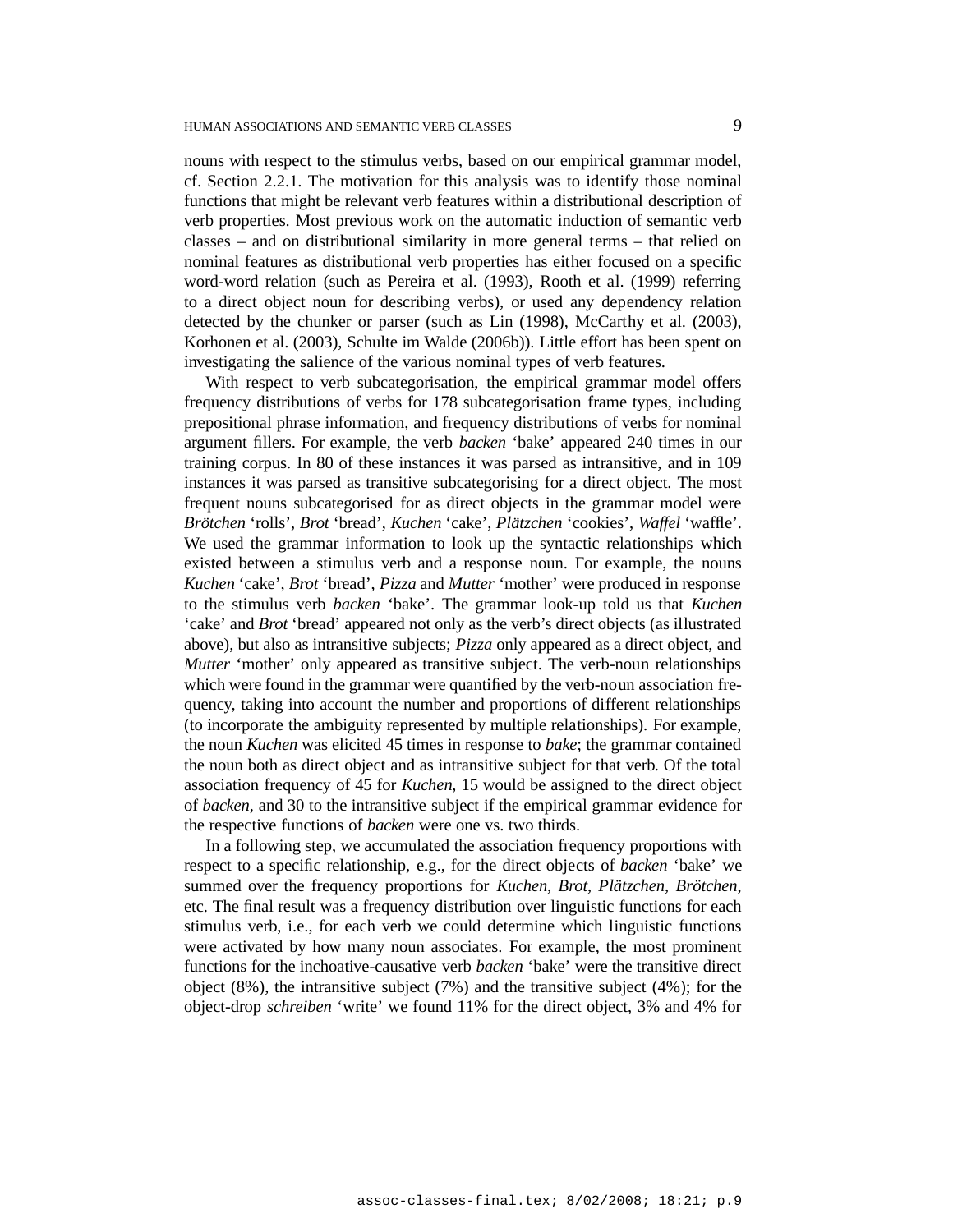the intransitive and the transitive subject, respectively, and evidence for the writing instrument (the PP headed by *mit* 'with' in various frames with a total of 10%).

By generalising over all verbs, we discovered that only 10 frame-slot combinations were activated by at least 1% of the noun tokens: subjects in the intransitive frame and the transitive frame (with accusative/dative object, or prepositional phrase); the accusative object slot in the transitive, the ditransitive frame and the direct object plus PP frame; the dative object in a transitive and ditransitive frame, and the prepositional phrase headed by  $\overline{Dat:}$  in, dative (locative) 'in'. The frequencies and proportions are illustrated in Table III; the function is indicated by a slot within a frame (with the relevant slot in bold font); 'S' is a subject slot, 'AO' an accusative object, 'DO' a dative object, and 'PP' a prepositional phrase. Although accusative object and subject roles are prominent among the verb-noun relationships, they are also highly frequent in the grammar model as a whole. In fact, across all possible frame-slot combinations, we found an extremely strong correlation between the frequency of a frame-slot combination in the grammar model and the number of responses that link to that frame-slot combination in our data, *r*(592)=.87, *p*<.001. Thus, the accusative object and subject roles are not over-represented in our data; they are represented proportionate to their frequency in the grammar. Therefore, the tables do not allow us to conclude that specific functions within distributional representations are dominant.

*Table III.* Associates as slot fillers.

|    | Function               | Freq   | Prop  |
|----|------------------------|--------|-------|
| S  | S V                    | 1,792  | 4%    |
|    | S V AO                 | 1,040  | 2%    |
|    | S V DO                 | 265    | 1%    |
|    | S V PP                 | 575    | 1%    |
| AΟ | S V AO                 | 3,124  | 6%    |
|    | S V AO DO              | 824    | 2%    |
|    | S V A O P P            | 653    | 1%    |
| DO | S V DO                 | 268    | 1%    |
|    | S V AO DO              | 468    | $1\%$ |
| PP | S V PP-Dat:in          | 487    | $1\%$ |
|    | Total (of these 10)    | 9,496  | 19%   |
|    | Total found in grammar | 13,527 | 28%   |
|    | Unknown verb or noun   | 10,964 | 22%   |
|    | Unknown function       | 24,250 | 50%   |

In total, only 28% of all noun associates were identified by the statistical grammar as frame-slots fillers. The majority of noun responses were not found as slot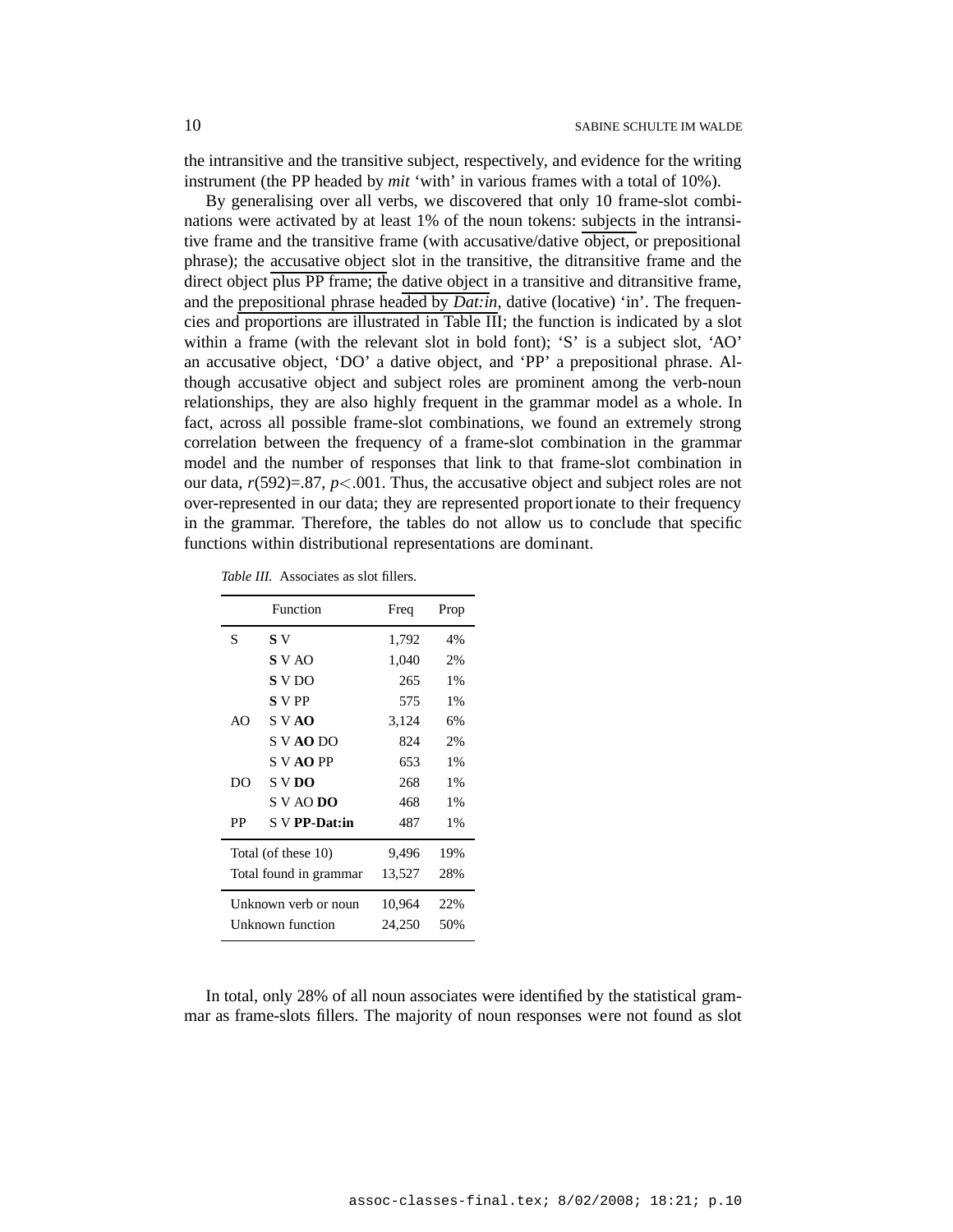fillers: 22% of the associates (marked as 'unknown verb or noun' in Table III) were missing because either the verb or the noun did not appear in the grammar model at all. These cases were due to (i) lemmatisation in the empirical grammar dictionary, where noun compounds such as *Autorennen* 'car racing' were lemmatised by their lexical heads, creating a mismatch between the full compound and its head; (ii) domain of the training corpus, which underrepresented slang responses like *Grufties* 'old people', dialect expressions such as *Ausstecherle* 'cookie-cutter' as well as technical expressions such as *Plosiv* 'plosive'; and (iii) size of the corpus data: the whole newspaper corpus of 200 million words contained 99.4% of the noun association tokens, but the 35 million word partition on which the grammar model was trained contained only 78% of them. The remaining 50% of the nouns (marked as 'unknown function' in Table III) were present in the grammar but did not fill subcategorised-for linguistic functions with respect to the stimulus verbs; clearly the conceptual roles of the noun associates were not restricted to the subcategorisation of the stimulus verbs. In part what was or was not covered by the grammar model can be characterised as an argument/adjunct contrast. The grammar model distinguishes argument and adjunct functions, and only arguments are included in the verb subcategorisation and were therefore found as linguistic functions. Adjuncts such as the instrument *Pinsel* 'brush' for *bemalen* 'paint', *Pfanne* 'pan' for *erhitzen* 'heat', or clause-internal adverbials such as *Aufmerksamkeit* 'attention' for *bemerken* 'notice' and *Musik* 'music' for *feiern* 'celebrate' were not found. These associates were not captured by the subcategorisation information in the grammar model.

#### 2.2.4. *Co-Occurrence Analysis*

In a third analysis, we determined the co-occurrence strength between the stimulus verbs and their associations. The motivation for this analysis partly came from our syntax-semantics analysis in the previous section, which demonstrated that there were verb-association pairs in local contexts even if they were not related by a subcategorisation function. In addition, it is commonly assumed that human associations reflect word co-occurrence probabilities, cf. McKoon and Ratcliff (1992), Plaut (1995); this assumption was supported by observed correlations between associative strength and word co-occurrence in language corpora (Spence and Owens, 1990). Our analysis examined whether the co-occurrence assumption holds for our German association data, i.e., which proportion of the associations were found in co-occurrence with the stimulus verbs. The analysis used our complete newspaper corpus, 200 million words, and checked whether the response verbs occurred in a window of 20 words to the left or to the right of the relevant stimulus word.<sup>6</sup>

Table IV presents the results of the co-occurrence analysis. The 'all' row shows the percentage of associations that were found in co-occurrence with their stimulus verbs just once, or twice, or 3/5/10/20/50 times. The co-occurrence proportions are rather high, especially when taking into account the restricted domain of the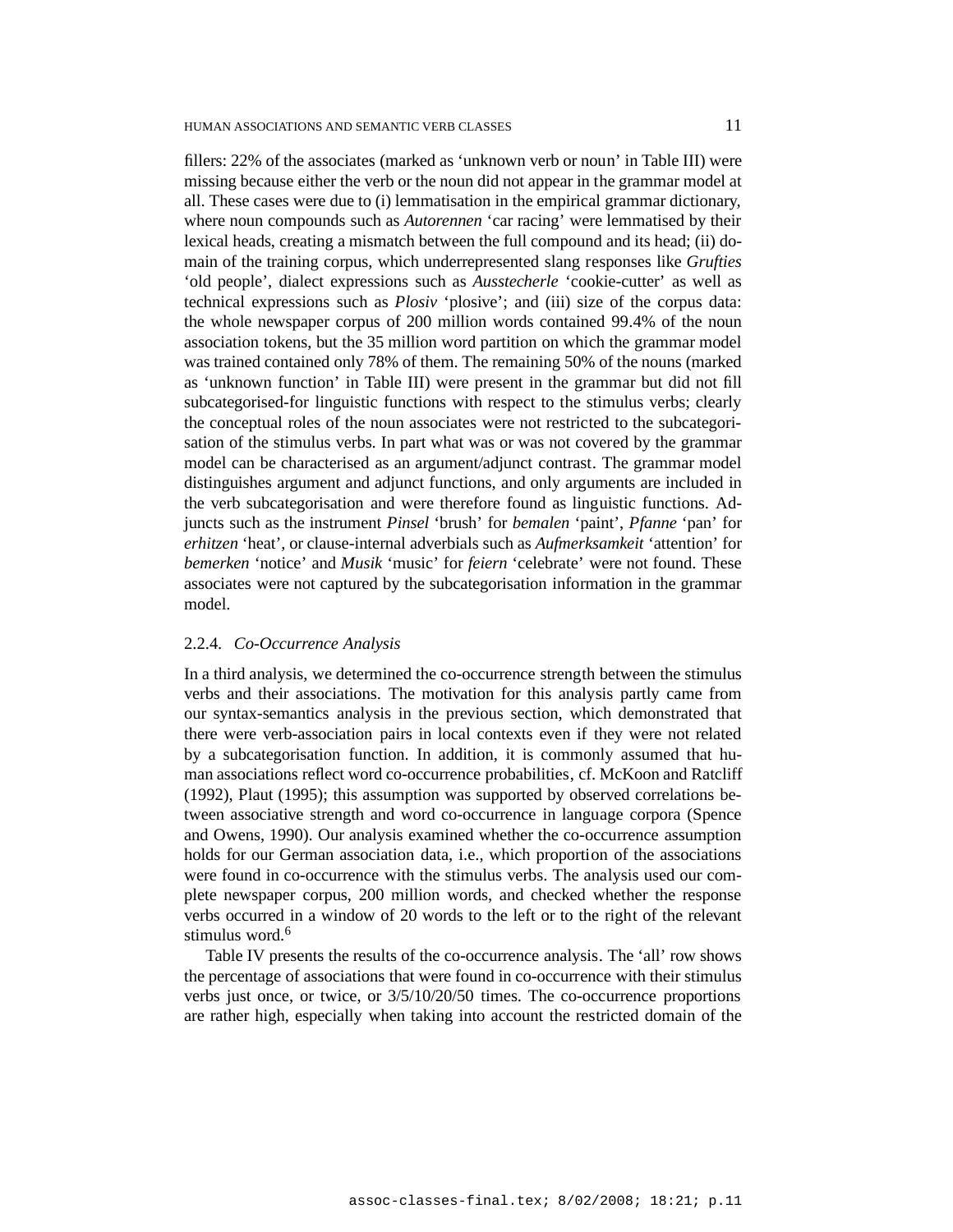corpus. For example, for a co-occurrence strength of 3 we find two thirds of the associations covered by the 20-word window in the corpus data. In comparison, the co-occurrence proportions of the same verbs with unrelated words (with partsof-speech and corpus frequencies identical to those of the associations) are 30-40% below the values in Table IV. See Schulte im Walde and Melinger (2008) for an indepth look into the interpretation of stimulus-associate co-occurrence conditions and interpretations.

*Table IV.* Verb-association co-occurrence in 20-word window.

|     |     |                               |    |    | Co-Occurrence Strength |    |    |
|-----|-----|-------------------------------|----|----|------------------------|----|----|
|     | 1   | $\mathfrak{D}_{\mathfrak{p}}$ | 3  | 5  | 10                     | 20 | 50 |
|     |     |                               |    |    |                        |    |    |
| all | 77  | 70                            | 66 | 59 | 50                     | 40 | 27 |
| N   | 76. | 70                            | 66 | 59 | 50                     | 40 | 27 |
| ADV | 91  | 88                            | 85 | 80 | 72                     | 62 | 50 |

The 'N' row shows the same information as the 'all' row, but is specified for the noun associations. The proportions of noun associations which were found in co-occurrence with their stimulus verbs are almost identical to the overall proportions. Comparing these numbers with the 28% of the nouns that were found as subcategorised by the respective verbs (cf. Table III) demonstrates once more that verb subcategorisation accounts only for a part of the noun associations.<sup>7</sup> Examples of associations that do not appear in co-occurrence with the respective stimulus verbs are *Wasser* 'water' for *auftauen* 'defrost', *Freude* 'joy' for *uberraschen ¨* 'surprise', or *Verantwortung* 'responsibility' for *leiten* 'guide'. These associations reflect world knowledge and are therefore not expected to be found in the immediate context of the verbs at all.

Finally, the 'ADV' row in Table IV lists the co-occurrence values of the stimulus verbs and the response adverbs. Even though the adverbs represent only a proportion of 2% of all response tokens, the co-occurrence analysis shows that they play a major role in the corpus proximity. One should keep in mind, though, that there is a high prior probability of finding one or more adverbs in the vicinity of a verb, and that adverbs that appear in a large corpus distance from a verb are not very likely to contribute to the meaning of the verb, but rather to the meaning of the verb in the respective clause.

#### 2.3. SUMMARY

In this section we presented a choice of analyses of the human verb associations that we consider to be potentially helpful in providing an insight into the linguistic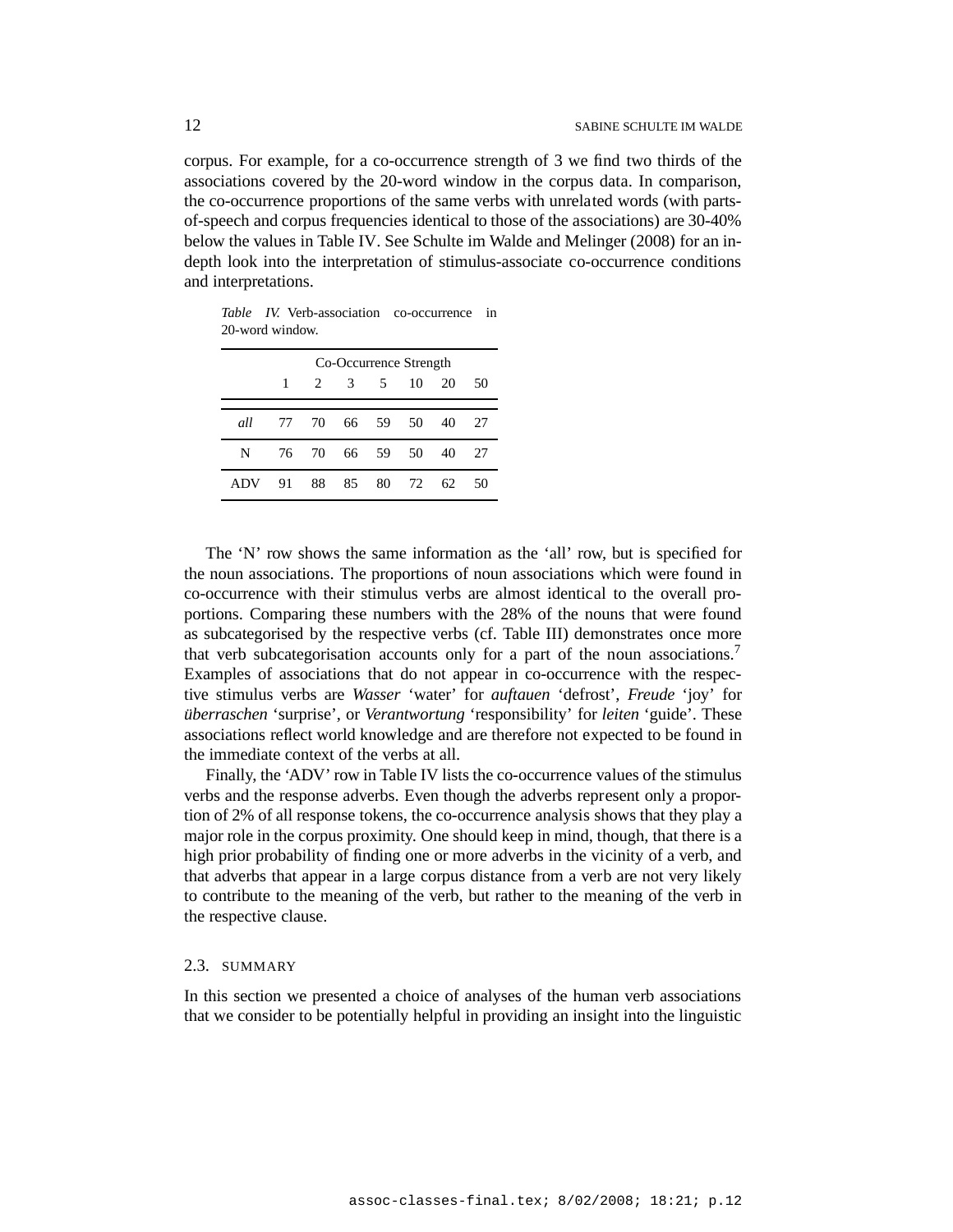and conceptual features of distributional verb descriptions in semantic verb classification. The morpho-syntactic analysis demonstrated that nouns play a major role among the associates. In addition, we showed that there is an extremely strong correlation between the frame-slot combinations in a grammar model and frameslot combinations activated by our data; no linguistic functions are strongly overor underrepresented and could therefore be considered a prominent representative of conceptual nominal roles for verbs. The analysis also illustrated that the noun associations are not restricted to verb subcategorisation role fillers, and that clause-internal adjuncts as well as clause-external information might also play a role as verb features. The co-occurrence analysis confirmed this assumption; a context window of 20 words captured two thirds of all noun associations with a co-occurrence strength of 3. These results generalise over the part-of-speech types; for adverbs we even find co-occurrence values up to 90%. With respect to a distributional feature description of verbs, this latter analysis suggests that windowbased word features contribute to verb descriptions. This is interesting, since the window approach has largely been disregarded in recent years, in comparison to using syntactic functions. Furthermore, adverbs – which have rarely been used in distributional verb description – should be included.

We close this section with a number of remarks on the analyses. The remarks are not necessary for the reader to understand the remainder of this article, but rather to comment on obvious questions that could arise from the analyses.

- 1. There are, of course, more aspects of the verb associations than those covered by our analyses, and there are more resources that could be used for such analyses. Our choice of resources and analyses was related to a) which features were taken into account in existing work on semantic verb classes, and b) how these features could be improved.
- 2. As mentioned in Section 2.2.2, the results of the analyses vary with respect to the individual verbs, the corpus frequencies of the verbs, and the semantic classes of the verbs. For example, the part-of-speech distribution for response words was correlated with stimulus verb frequency. The rate of verb and adverb responses was positively correlated with stimulus verb frequency, Pearson's *r*(328)=.294, *p*<.001 for verbs and *r*(328)=.229, *p*<.001 for adverbs, while the rate of noun and adjective responses was inversely correlated with verb frequency, Pearson's  $r(328) = -155$ ,  $p < .005$  for nouns and  $r(328) = .114$ , *p*<.05 for adjectives. With respect to the semantic classes of verbs, aspectual verbs, such as *aufhoren* 'stop', received more verb responses,  $t(12)=3.11$ ,  $p$ <.01, and fewer noun responses,  $t(12)=3.84$ ,  $p$ <.002, than creation verbs, such as *backen* 'bake'.

Similar correlations appear in the other analyses. Therefore, generalising the analysis results over all verbs represents an average over the individual results. If one is interested in semantic features of individual verb classes, the respective analyses should be performed on a per-class basis.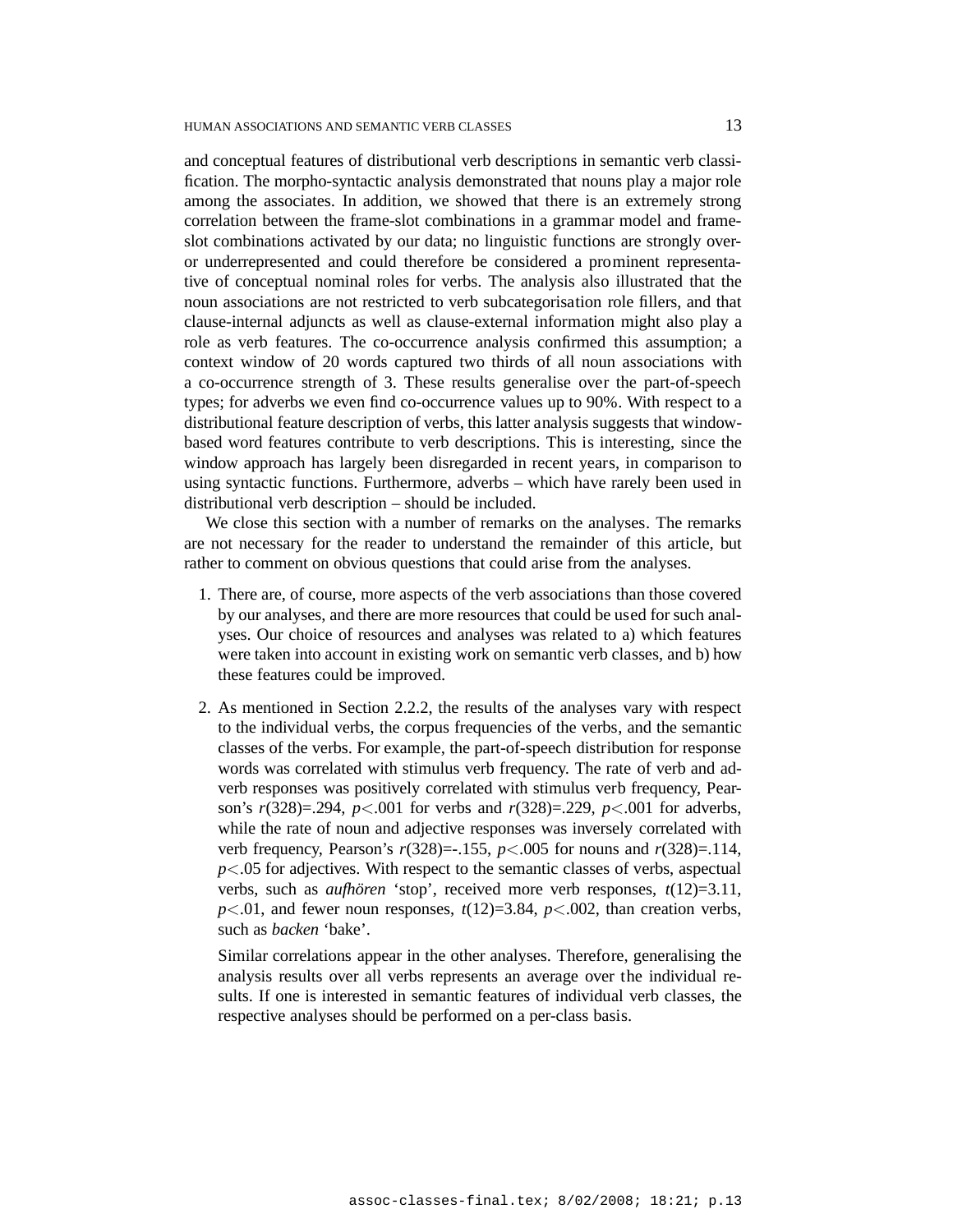3. Finally, the reader should note that our analyses were strongly influenced by the corpus properties and the properties of the grammar model. For example, the syntax-semantics function analysis could only match verb-association pairs to verb-noun functions in the grammar model if the words were in the corpus and the functions in the grammar. However, we believe that our analyses are sufficiently general for an investigation and comparison of features in distributional verb descriptions.

## **3. Association-based Verb Classes**

This section is closely connected to the central assumption of this article.<sup>8</sup> Recall from our motivation that – based on the respective work in psycholinguistics – we assume that human associations to verbs model salient aspects of the verbs' meaning, and that human associations should therefore represent an excellent choice of features for semantic verb classes. Relying on these assumptions, we perform a cluster analysis of the 330 German verbs from the web experiments, based on their associations, in Section 3.1. The result is suggested as a reference classification of the German verbs, with respect to the feature exploration and variation in the clustering experiments to follow in Section 4. In order to justify the associationbased clustering as a reference set, Section 3.2 validates the classification against standard approaches to semantic verb classes, i.e., *GermaNet* as the German Word-Net (Kunze, 2000), and the German counterpart of FrameNet in the *Salsa* project (Erk et al., 2003).

## 3.1. ASSOCIATION-BASED CLUSTERING

Using the associations as verb features within the clustering process assumes that the associations point to meaning aspects of the verbs. Thus, verbs which are semantically related to each other tend to have similar associations, and are therefore expected to be assigned to common classes. Table V illustrates the similarity of associations for two example verbs, the polysemous verb *klagen*, and a near-synonym of one of its senses, *jammern* 'moan'. The table is an extract of all overlapping associations, listing those associations which were given at least twice for each verb, and the response frequencies with respect to the two stimulus verbs. The total overlap of these two verbs is 35 association types.

Considering the associations as verb features, we calculated probability distributions for each of the 330 experiment stimulus verbs over the association types, and performed a standard clustering: The verbs and their features were taken as input to agglomerative (bottom-up) hierarchical clustering. As similarity measure in the clustering procedure (i.e., to determine the distance/similarity for two verbs), we used the standard measure *skew divergence*, cf. Equation (2), a smoothed variant of the *Kullback-Leibler divergence*, cf. Equation (1), which measures the difference between two probability distributions  $p$  and  $q$ . The weight  $w$  was set to 0.9.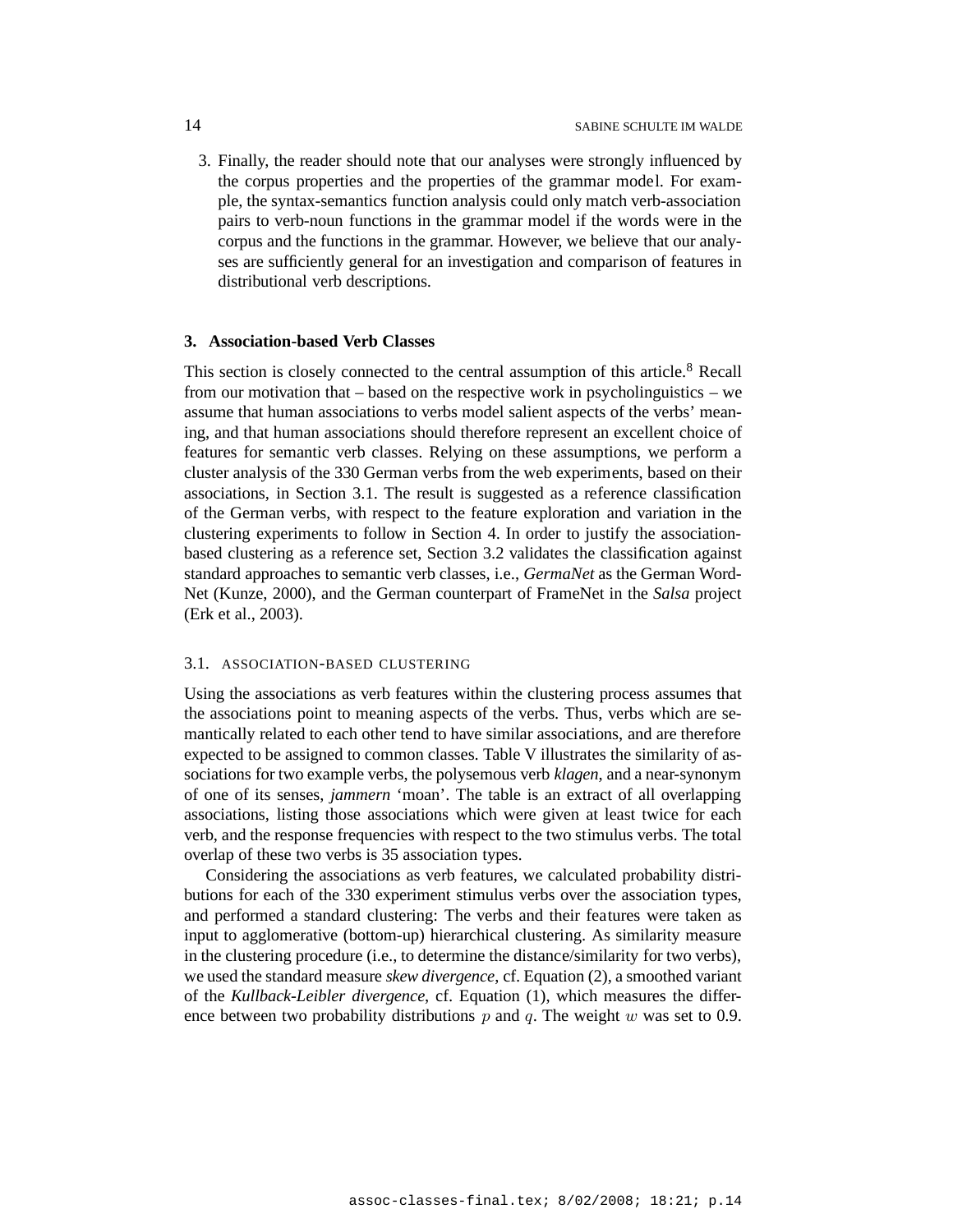|                 | klagen/jammern 'moan' |      |
|-----------------|-----------------------|------|
| Frauen          | 'women'               | 2/3  |
| Leid            | 'suffering'           | 6/3  |
| <i>Schmerz</i>  | 'pain'                | 3/7  |
| Trauer          | 'mourning'            | 6/2  |
| <i>bedauern</i> | 'regret'              | 2/2  |
| beklagen        | 'bemoan'              | 4/3  |
| heulen          | 'cry'                 | 2/3  |
| nervig          | 'annoying'            | 2/2  |
| nölen           | ʻmoan'                | 2/3  |
| traurig         | ʻsad'                 | 2/5  |
| weinen          | 'cry'                 | 13/9 |

*Table V.* Association overlap for stimulus verbs.

The measure has proven effective for distributional similarity in Natural Language Processing (Lee, 2001; Schulte im Walde, 2006b). *Ward's method* (minimising the sum-of-squares) was used as criterion for merging clusters. The goal of the clustering was not to explore the optimal feature combination; thus, we relied on previous clustering experiments and parameter settings (Schulte im Walde, 2006b). Furthermore, we are aware that a hard clustering is sub-optimal for the polysemous data; this article does not approach polysemy in verb classes but rather postpones the issue to future work. For details on the clustering method see e.g. Kaufman and Rousseeuw (1990).

$$
KL(p \mid q) = \sum_{i} p_i \log \frac{p_i}{q_i} \tag{1}
$$

$$
skew(p,q) = KL(p \parallel w * q + (1 - w) * p)
$$
\n<sup>(2)</sup>

The hierarchical clustering was cut at a hierarchy level with 100 verb classes, i.e., the classes contain an average of 3.3 verbs. This cut was not empirically verified; we argue that the exact level in the hierarchical clustering is not critical for the analyses to follow. The obtained classes are characterised by a) the verbs in the classes, and b) associations which underlie the respective classes. Table VI shows two example classes from the 100-class analysis, listing the verbs and the most distinctive features of the example classes.<sup>9</sup> The following section validates whether the classes in the hierarchical clustering might be useful as a reference set for semantic verb classification.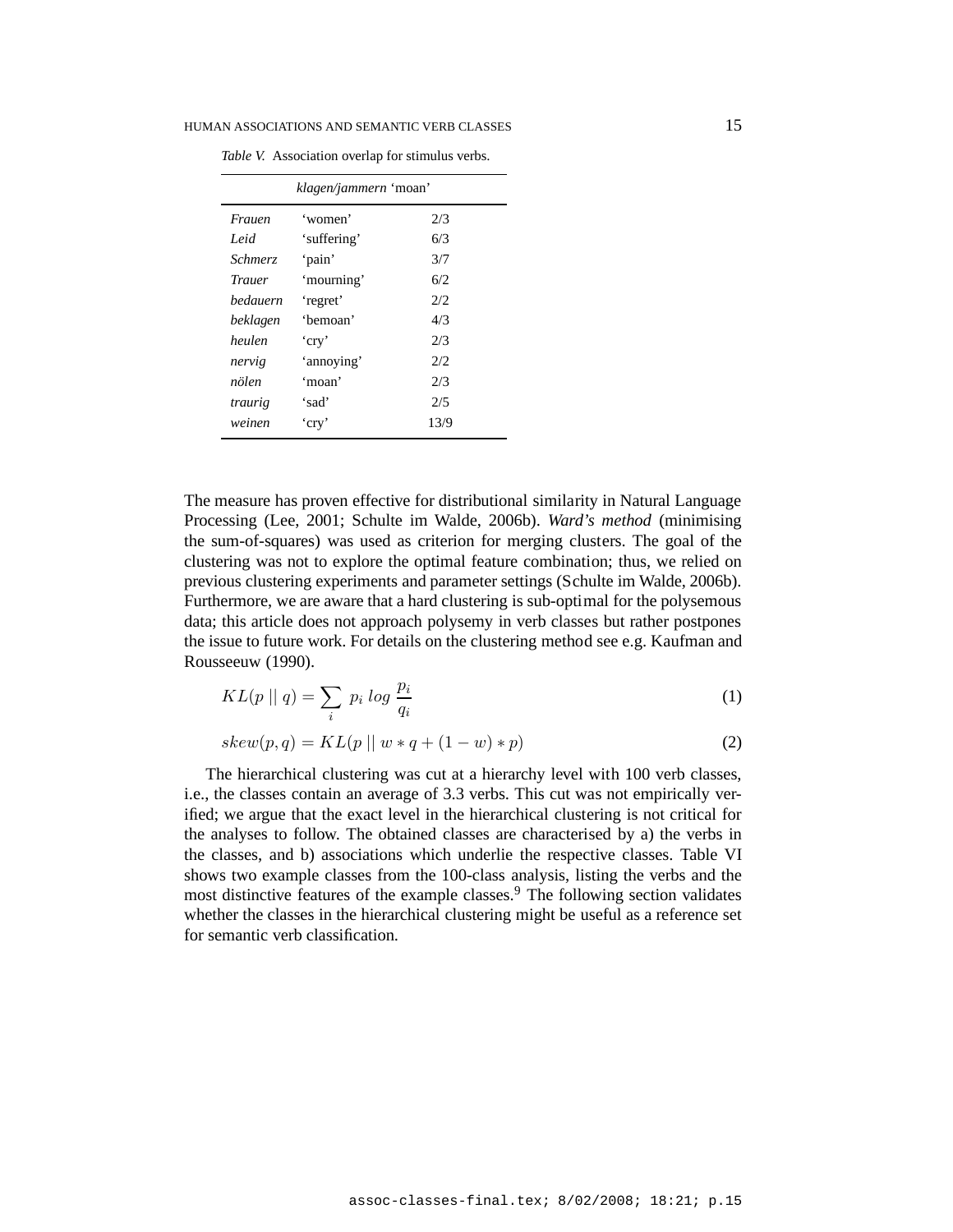*Table VI.* Examples of association-based classes.

| <b>Verbs</b>                                                                                                                                                         | Associations                                                                                                                                                                                                         |
|----------------------------------------------------------------------------------------------------------------------------------------------------------------------|----------------------------------------------------------------------------------------------------------------------------------------------------------------------------------------------------------------------|
| <i>bedauern</i> 'regret', <i>heulen</i> 'cry', <i>jammern</i> 'moan',<br>klagen 'complain, moan, sue',<br><i>verzweifeln</i> 'become desperate', <i>weinen</i> 'cry' | <i>Trauer</i> 'mourning', <i>weinen</i> 'cry', <i>traurig</i> 'sad',<br>Tränen 'tears', jammern 'moan', Angst 'fear',<br><i>Mitleid 'pity', Schmerz 'pain', etc.</i>                                                 |
| <i>abnehmen, abspecken</i> (both: 'lose weight'),<br>zunehmen 'gain weight'                                                                                          | Diät 'diet', Gewicht 'weight', dick 'fat',<br><i>abnehmen</i> 'lose weight', <i>Waage</i> 'scale',<br><i>Essen</i> 'food', <i>essen</i> 'eat', <i>Sport</i> 'sports',<br><i>dünn</i> 'thin', <i>Fett</i> 'fat', etc. |

#### 3.2. VALIDATION

Our claim is that the hierarchical verb classes and their underlying features (i.e., the associations to the verbs) represent a coherent semantic classification of the verbs, which is not restricted by a specific framework underlying the class creation. An intuitive inspection of the cluster analysis has confirmed this assumption. To support this claim on a more objective and general basis, we validated the association-based classes against standard approaches to semantic verb classes, i.e., *GermaNet* as the German WordNet (Kunze, 2000), and the German counterpart of FrameNet in the *Salsa* project (Erk et al., 2003).

We could not directly compare the association-based classes against the GermaNet/FrameNet classes, since not all of our 330 experiment verbs were covered by the two resources. Thus, we needed a workaround that adjusted our associationbased classes to the respective verbs in the resources. We replicated the above cluster experiment for the verbs that were actually covered by the manual classifications. First, we extracted those classes from the resources which contained any of our 330 verbs; other verbs, light verbs and classes not containing any of our verbs were disregarded. This left us with 33 classes from GermaNet, and 38 classes from FrameNet, containing only verbs from our association experiment. These remaining classifications were polysemous: The 33 GermaNet classes contained 71 verb senses which distributed over 56 verbs, and the 38 FrameNet classes contained 145 verb senses which distributed over 91 verbs. Based on the 56/91 verbs in the two gold standard resources, we performed two cluster analyses replicating our original procedure in Section 3.1, one for the GermaNet verbs, and one for the FrameNet verbs. As for the complete set of experiment verbs, we performed a hierarchical clustering on the respective subsets of the experiment verbs, again using their associations as verb features. The actual validation procedure then used the reduced classifications: The resulting analyses were evaluated against the respective resource classes on each level in the hierarchies, i.e., from 56/91 classes to 1 class. As an evaluation measure, we used a pair-wise measure which calculates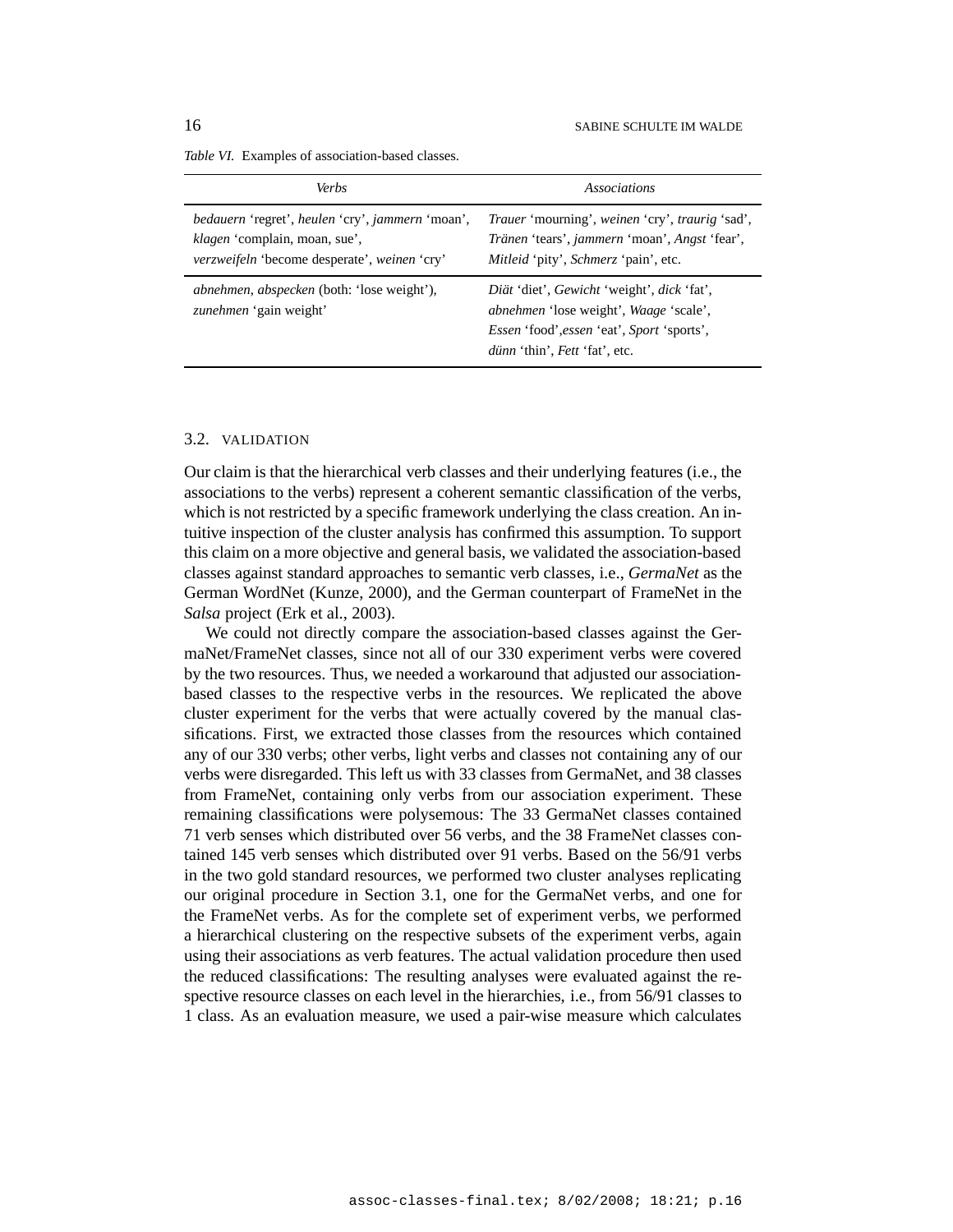precision, recall and a harmonic f-score as follows: Each verb pair in the cluster analysis was compared to the verb pairs in the gold standard classes, and evaluated as true or false positive (Hatzivassiloglou and McKeown, 1993).

Figures 1 and 2 present the precision, recall and f-score values of the cluster analyses for the GermaNet and FrameNet verbs, respectively. The x-axis shows the number of clusters (ranging from 56/91 to 1), and the y-axis shows the P/R/F percentages. The precision starts at 100% and then decreases with the bottom-up clustering, and the recall increases. For the FrameNet verbs, the decrease of the precision happens faster, and the increase of the recall happens slower than for the GermaNet verbs. This resulted in a lower maximum value for the f-scores (62.69% for GermaNet and 34.68% for FrameNet) and also in a smaller number of clusters in the optimal analyses (32 clusters for GermaNet and 10 clusters for FrameNet). In comparison, an uninformed baseline, where the 56/91 verbs were hierarchically clustered by a random choice of pairing two clusters in each step, reached an fscore of 6.19% for GermaNet (on 4 clusters), and an f-score of 8.23% for FrameNet (on 8 clusters).



*Figure 1.* P/R/F for GermaNet clustering.

Comparing the maximum f-scores with the corresponding upper bounds demonstrates that the overlap of the association-based GermaNet/FrameNet clusters with the respective gold standard resources is quite impressive. The upper bounds for both GermaNet and FrameNet are below 100% (82.35% for GermaNet and 60.31% for FrameNet), because the hierarchical clustering assigns a verb to only one cluster, but the lexical resources contain polysemy. To calculate the upper bounds, we therefore created a hard version of the lexical resource classes where we randomly chose one sense of each polysemous verb,  $10$  and calculated the upper bounds by evaluating the hard versions against the soft versions. In relation to the upper bounds, there is considerable overlap between our association-based classes and existing semantic classes. The different results for the two resources are due to their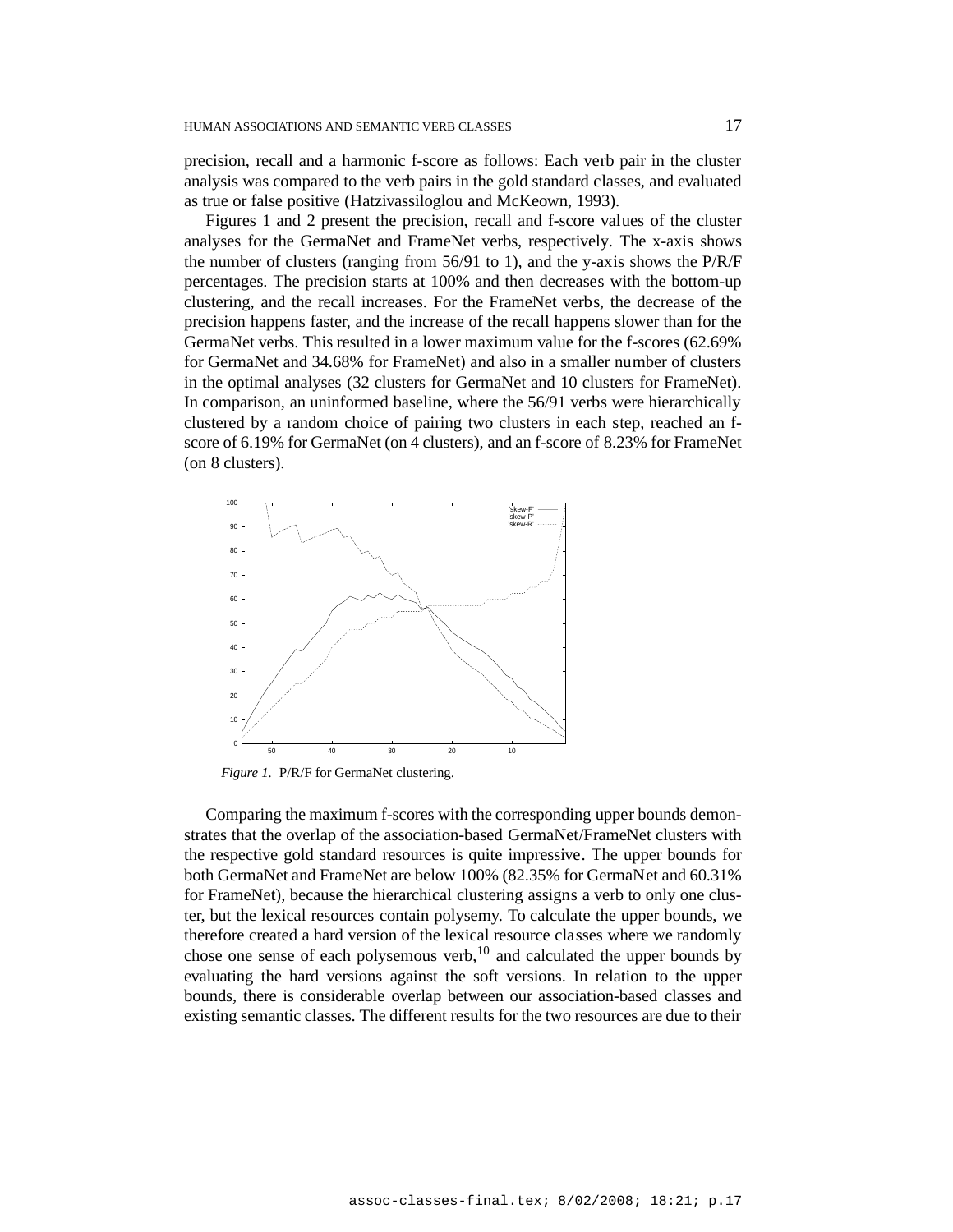

*Figure 2.* P/R/F for FrameNet clustering.

semantic background (i.e., capturing synonymy vs. situation-based agreement), the numbers of verbs, and the degrees of ambiguity (an average of 1.6 senses per verb in FrameNet, as compared to 1.3 senses in GermaNet), cf. Schulte im Walde (2006c) for more details.

The purpose of the validation against semantic resources was to demonstrate that, in addition to an intuitive approval, a clustering based on the verb associations and a standard clustering setting compares well with existing semantic classes. We take the positive validation results as justification for using the associationbased classes as a source for cluster information, i.e., with respect to the verbs in a common association-based class, and the features which are relevant for the respective class, cf. Table VI.

## **4. Corpus-based Verb Classes**

Our hope is that the features underlying the association-based classes will help us guide the feature selection process in future clustering experiments, because the cluster analysis tells us which semantic classes are based on which associations/features. This section actually investigates the potential of the associations, and answers our first question, *whether human associations help identify salient features for inducing semantic verb classes*. We use various corpus-based features to cluster our 330 German verbs, and the results are compared with the associationbased classes from the previous section. The comparisons allow insights into the usefulness of standard feature types in verb clustering (such as direct objects), and an assessment of shallow window co-occurrence features vs. deeper syntactic features. In addition, we vary the corpus-based features with respect to their corpus frequency, to determine the influence of the feature frequency within the cluster analyses. Finally, by applying the feature choices not only to our association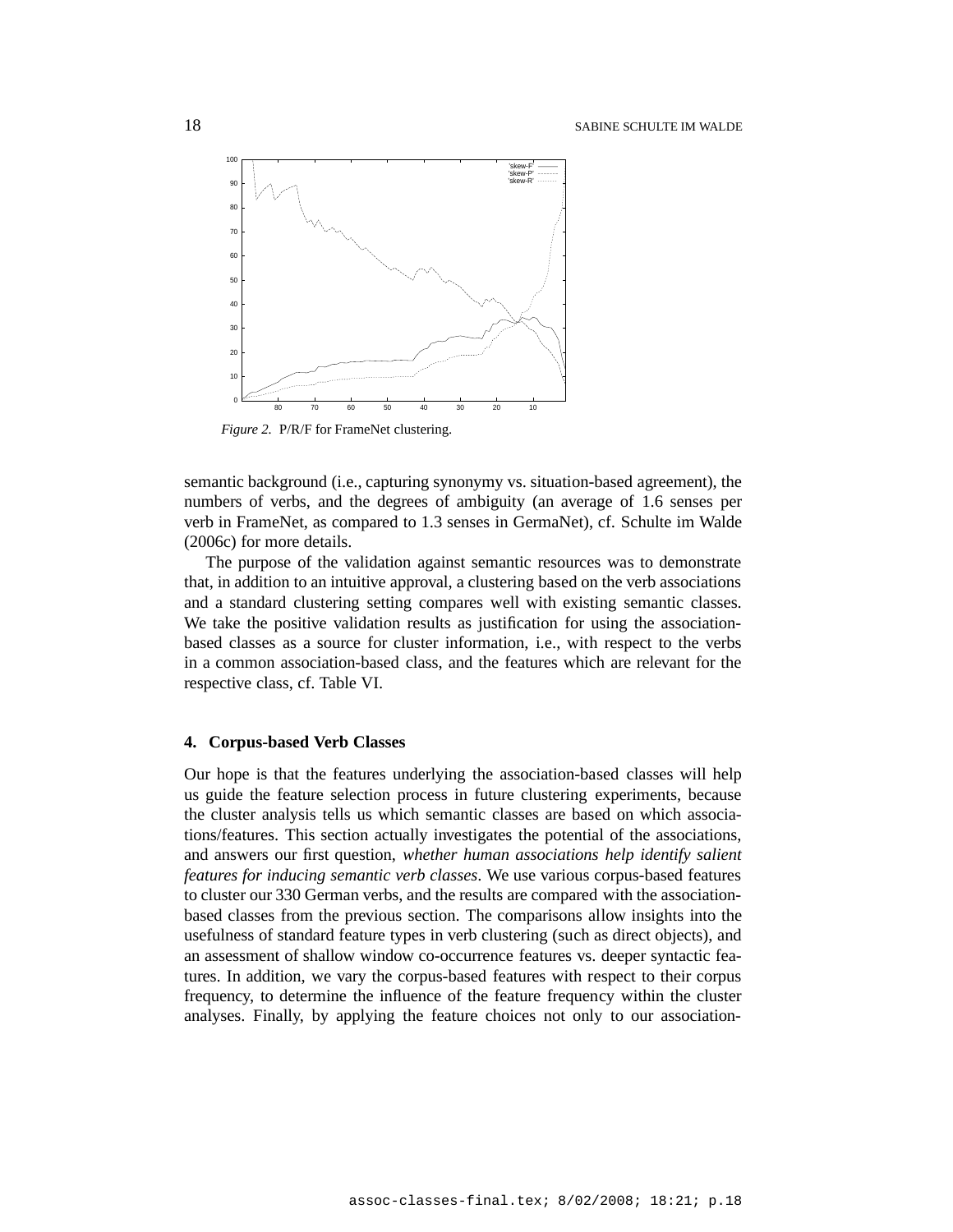based classes but also to GermaNet and FrameNet, we address our second question *whether the same types of features are salient for different types of semantic verb classes*.

#### 4.1. EXPLORING CORPUS-BASED FEATURES

In the first step, we relied on the association-based classes in the 100-class analysis of the hierarchical clustering<sup>11</sup> and features which exist for at least two verbs in a common class (and therefore hint to a minimum of verb similarity), and compared the associations underlying the association-based classes with standard corpusbased feature types: We examined how many of the association features we found among the corpus-based features, such as adverbs, direct object nouns, etc. Note that these association features were slightly different to the verb-association types collected in the web experiment: first, because we considered only a subset of the associations per verb class (because we only considered associations that were provided for at least two verbs per class); and second, these chosen associations were assumed to indicate common features of all verbs in the respective class and were therefore generalised to all verbs in the class, so that *unseen* verb-association pairs were created in addition to verb-association types from the experiment data. The check on association features against corpus-based feature types enabled us to determine whether the overlap of verb associations and corpus-based feature types correlated with the clustering success of the respective feature types.

There are various ways of determining corpus-based features that potentially cover the associations; we decided in favour of feature types that have been suggested in related work, and feature types that came out of the association analyses:

## (a) Grammar-based relations:

As mentioned before, previous work on distributional similarity has focused either on a specific word-word relation (such as Pereira et al. (1993) and Rooth et al. (1999) referring to a direct object noun for describing verbs), or used any syntactic relationship detected by a chunker or a parser (such as Lin (1998) and McCarthy et al. (2003)). We used the statistical grammar from Section 2.2.1 to filter all verb-noun pairs where the nouns represented nominal heads in NPs or PPs in syntactic relation to the verb (subject, object, adverbial function, etc.), and to filter all verb-adverb pairs where the adverbs modified the verbs. The result is a pool of features whose various portions are used as feature sets.

(b) Co-occurrence window:

The findings in the analyses of our association data (cf. Section 2.2) suggested a co-occurrence window as an alternative source for shallow verb features, as opposed to specific syntactic relations. We therefore determined the cooccurring words for all experiment verbs in a 20-word window (i.e., 20 words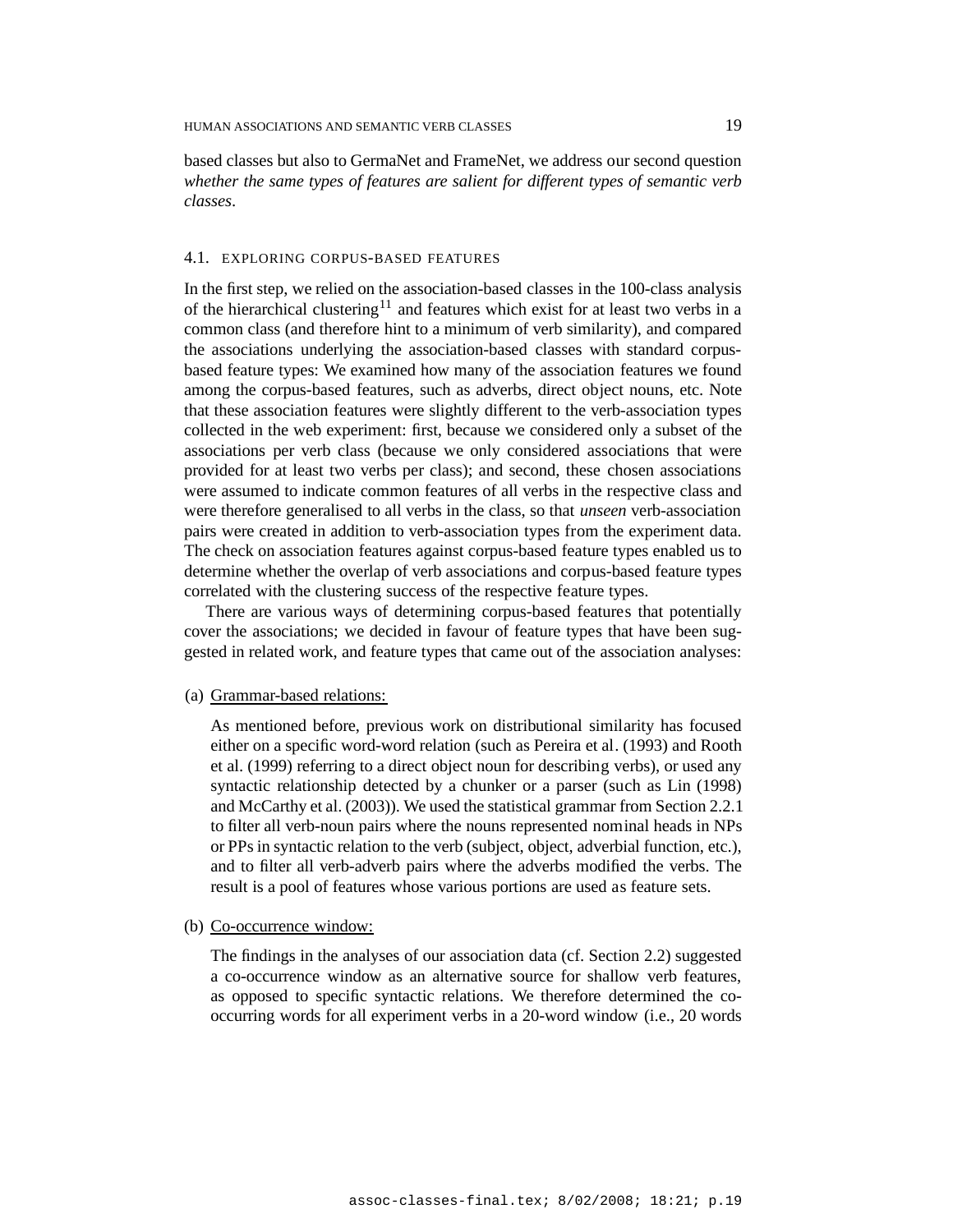preceding and following the verb), irrespective of the part-of-speech of the cooccurring words, and used the resulting co-occurrence vectors as our second pool of features.

Relying on the verb information extracted for (a) and (b), we examined for each verb-association pair whether it occurred among the grammar or window pairs. Table VII illustrates which proportions of the associations we found in the two resource types. For the grammar-based relations, we looked at argument NPs and PPs (as separate sets and together), and in addition we used verb-noun pairs in the most common specific NP functions:  $n$  refers to the (nominative) intransitive subject, *na* to the transitive subject, and *na* to the transitive (accusative) object. For the windows, *all* examines co-occurrence of verbs and associations in the whole 200-million word corpus. *cut* also queries the whole corpus, but disregards the most and least frequently co-occurring words: verb-word pairs were only considered if the sum of co-occurrence frequencies of the word over all verbs was above 100 (disregarding low frequency pairs) and below 200,000 (disregarding high frequency pairs). Using the cut-offs, we can distinguish the relevance of highand low-frequency features. Finally, *ADJ, ADV, N, V* perform co-occurrence checks for the whole corpus, but break down the *all* results with respect to the association part-of-speech.

*Table VII.* Coverage of verb association features by grammar and window resources.

| n            | na  | na | <b>NP</b>                                  | <b>PP</b>   | NP&PP                                                               | <b>ADV</b> |
|--------------|-----|----|--------------------------------------------|-------------|---------------------------------------------------------------------|------------|
|              |     |    | 12.23                                      | 5.36        | 14.08                                                               | 3.63       |
|              |     |    |                                            |             |                                                                     |            |
|              |     |    |                                            |             |                                                                     |            |
|              |     |    |                                            |             |                                                                     |            |
| all          | cut |    |                                            | N           | V                                                                   |            |
| Coverage (%) |     |    |                                            |             | 15.51                                                               |            |
|              |     |    | Coverage (%) 3.82 4.32 6.93<br>66.15 57.79 | ADJ<br>9.13 | grammar relations<br>co-occurrence: window-20<br><b>ADV</b><br>1.72 | 39.27      |

As one would have expected, most of the associations (66%) were found in the 20-word co-occurrence window, because the window was neither restricted to a certain part-of-speech, nor to a certain grammar relation; in addition, the window was potentially larger than a sentence. Applying the frequency cut-offs reduced the overlap of association types and co-occurring words to 58%. Specifying the window results for the part-of-speech types once more illustrated that the nouns play the most important role in describing verb meaning.<sup>12</sup>

The proportions of the nouns with a specific grammar relationship to the verbs were all below 10%. Looking at all NPs and/or PPs, we found that the proportions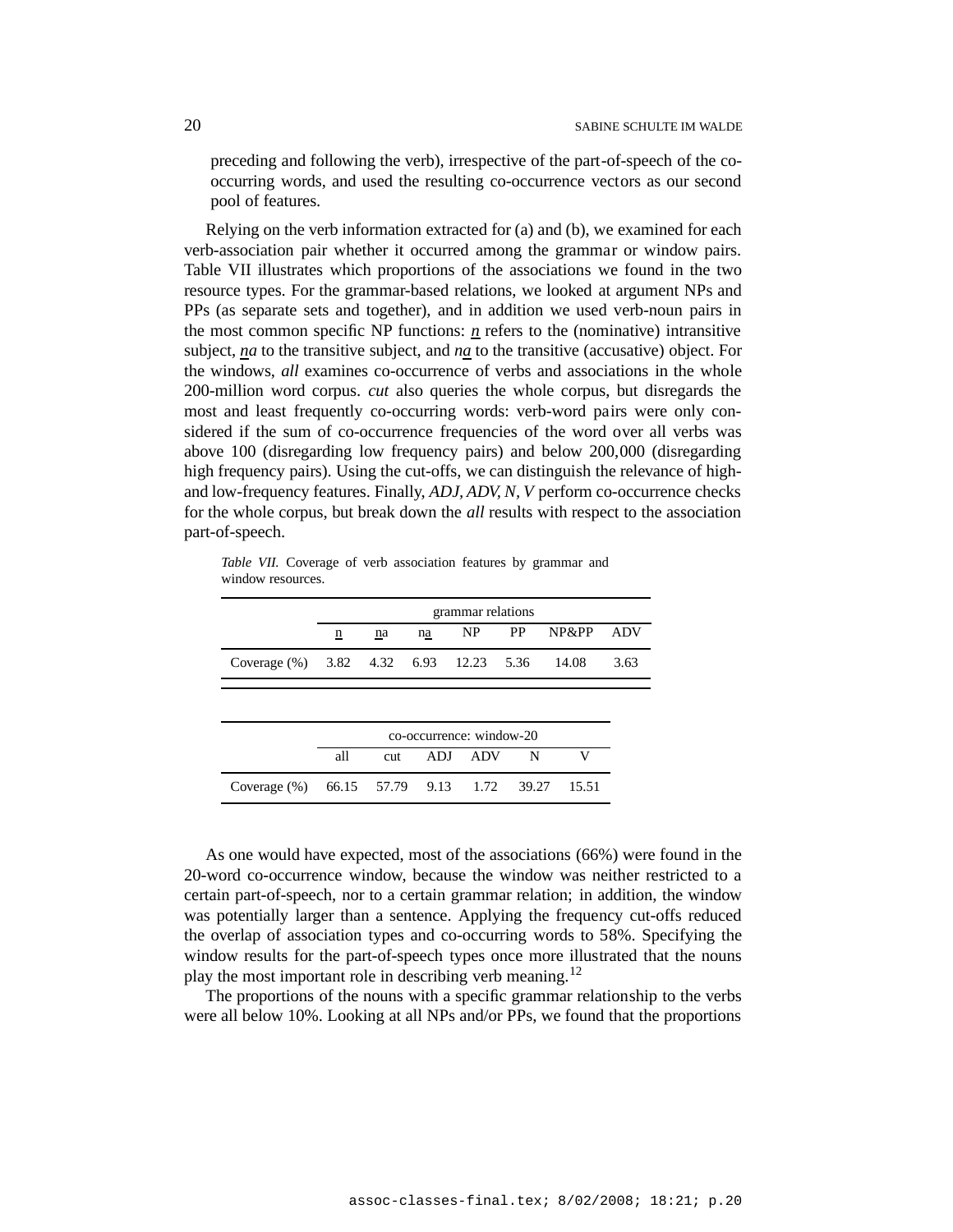increased for the NPs, and that the NPs played a more important role than the PPs. Of the adverb associations, we only found a small proportion among the parsed adverbs. All in all, the proportions of association types among the nouns/adverbs with a syntactic relationship to the verbs were rather low.

#### 4.2. CORPUS-BASED CLUSTERING

In the second step, we applied the corpus-based feature types to clusterings. The goal of this step was to determine whether the feature exploration helped to identify salient verb features, in which case we would expect some correlation between the feature exploration results and the clustering results. The clustering experiments were as follows: The 330 experiment verbs were instantiated by the feature types we explored in the previous section. As for the association-based classes, we then performed an agglomerative hierarchical clustering. We cut the hierarchy at a level of 100 clusters, and evaluated the clustering against the 100-class analysis of the original association-based classes.

In addition, we applied the corpus-based features to GermaNet and FrameNet classes, in order to assess the cluster analyses against different semantic classification types. To ensure that the various gold standard classifications were comparable, we created two sub-classifications of the GermaNet and FrameNet resources:

- − **GermaNet:** We randomly extracted 100 verb classes from all GermaNet synsets, and created a hard classification for these classes, by randomly deleting additional senses of a verb so as to leave only one sense for each verb. This selection made the GermaNet classes comparable to the association-based classes in size and polysemy. The 100 classes contained 233 verbs. Again, we performed an agglomerative hierarchical clustering on the verbs (as modelled by the different feature types). We cut the hierarchy at a level of 100 clusters, which corresponds to the number of GermaNet classes, and evaluated against the GermaNet classes.
- − **FrameNet:** In a pre-release version from May 2005, there were 484 verbs in 214 German FrameNet classes. We disregarded the high-frequency verbs *gehen, geben, sehen, kommen, bringen* which were assigned to classes mostly on the basis of multi-word expressions they are part of. In addition, we disregarded two large classes which contained mostly support verbs, and we disregarded singletons. Finally, we created a hard classification of the classes, by randomly deleting additional senses of a verb so as to leave only one sense for each verb. The classification then contained 77 classes with 406 verbs. Again, we performed an agglomerative hierarchical clustering on the verbs (as modelled by the different feature types). We cut the hierarchy at a level of 77 clusters, which corresponded to the number of FrameNet classes, and evaluated against the FrameNet classes.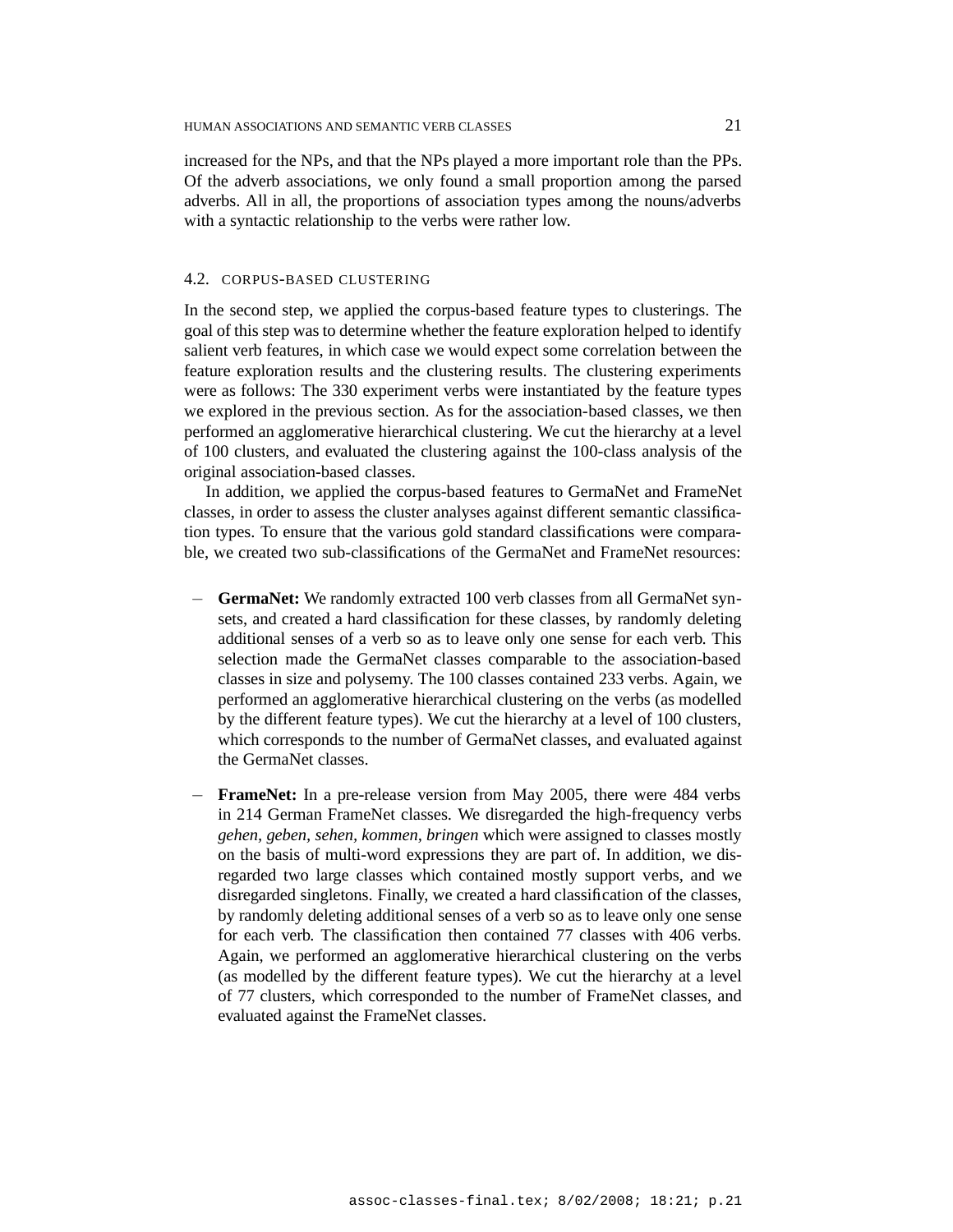|           | grammar relations |       |             |           |           |       |            |
|-----------|-------------------|-------|-------------|-----------|-----------|-------|------------|
|           | n                 | na    | na          | <b>NP</b> | <b>PP</b> | NP&PP | <b>ADV</b> |
|           |                   |       |             |           |           |       |            |
| Assoc     | 35.90             | 37.18 | 39.25       | 39.14     | 37.97     | 41.28 | 38.53      |
| <b>GN</b> | 58.01             |       | 53.37 51.90 | 53.10     | 54.21     | 51.77 | 51.82      |
| FN        | 29.46             | 30.13 | 32.74       | 34.16     | 28.72     | 33.91 | 35.24      |

*Table VIII.* Accuracy for induced verb classes.

|           | co-occurrence: window-20 |                               |                   |     |       |       |
|-----------|--------------------------|-------------------------------|-------------------|-----|-------|-------|
|           | all                      | cut                           | ADJ.              | ADV | N     |       |
|           |                          |                               |                   |     |       |       |
| Assoc     |                          | 39.33 39.45 37.31 36.89 39.33 |                   |     |       | 38.84 |
| <b>GN</b> |                          | 51.53 52.42 50.88 47.79 52.86 |                   |     |       | 49.12 |
| FN        | 32.01                    |                               | 32.84 31.08 31.00 |     | 34.24 | 31.75 |

For the evaluation of the clustering results, we calculated the *accuracy* of the clusters, a cluster similarity measure that has been applied before, cf. Stevenson and Joanis (2003), Korhonen et al. (2003). Note that we can use *accuracy* for the evaluation because we have a fixed cut in the hierarchy based on the respective gold standard, as opposed to the evaluation in Section 3.2 where we explored the optimal cut level. Accuracy is determined in two steps:

- 1. For each class in the cluster analysis, the gold standard class with the largest intersection of verbs is determined. The number of verbs in the intersection ranges from one verb only (where all clustered verbs are in different classes in the gold standard) to the total number of verbs in a cluster (where all clustered verbs are in the same gold standard class).
- 2. Accuracy is calculated as the proportion of the verbs in the clusters covered by the same gold standard classes, divided by the total number of verbs in the clusters. The upper bound of the accuracy measure is 1.

Table VIII shows the accuracy results for the three types of classifications (associationbased classes, GermaNet, FrameNet), and the grammar-based and window-based features. The best result per row is highlighted in bold.

The strongest hypothesis we can think of with respect to the result table and the main question of this article whether "human verb associations help identify salient features for semantic verb classification" could be formulated as follows. Assuming that the associations are salient features for verb clustering, the better we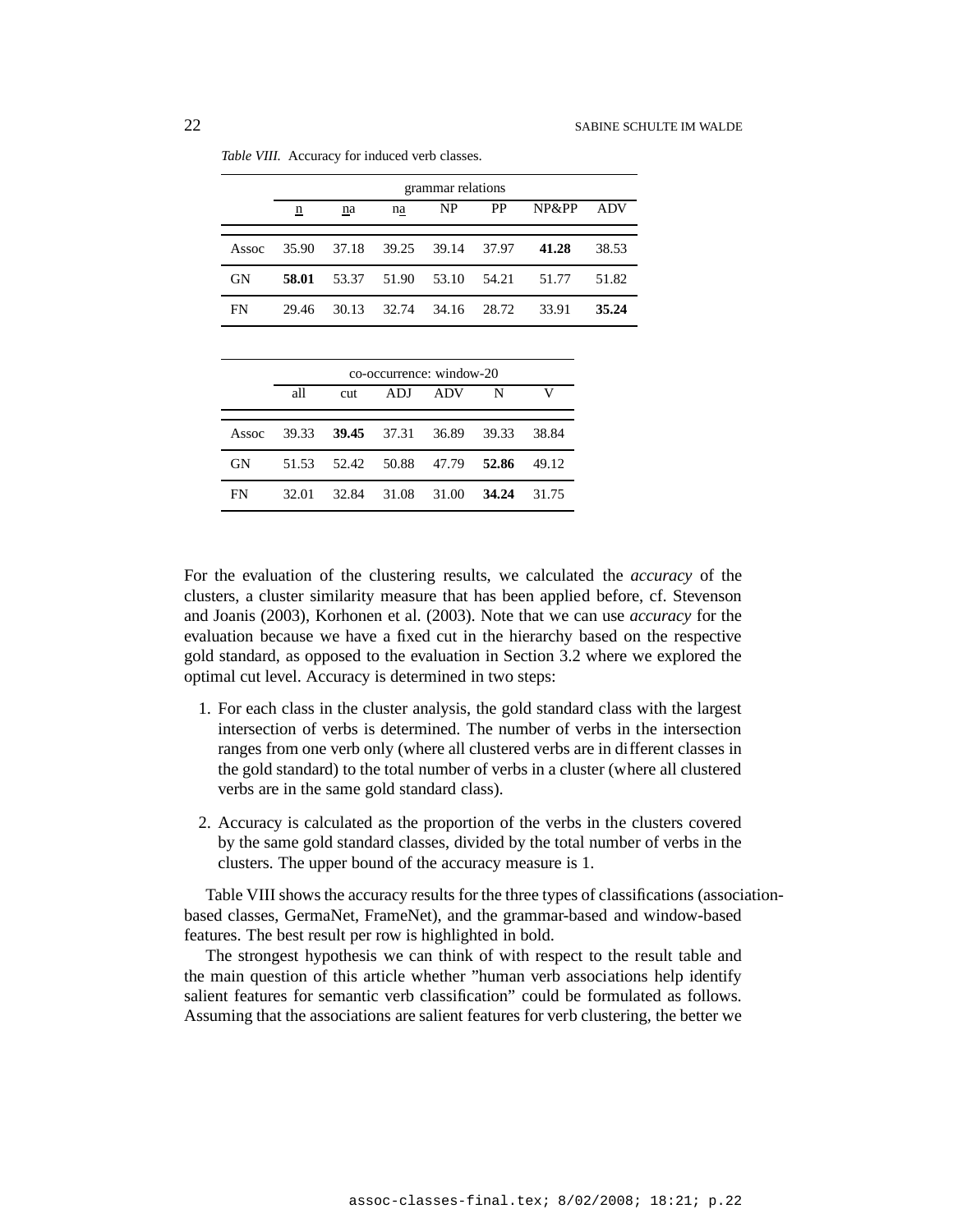model the associations with grammar-based or window-based features, the better the clustering. However, this hypothesis is not supported by the result table: there is no correlation between the overlap of associations and feature types in Table VII on the one hand and the clustering results based on the feature types in Table VIII on the other hand (Pearson's correlation,  $p > 1$ ), neither for the association-based classes nor the GermaNet or FrameNet classes. But even though we did not find support for the strong correlation hypothesis, the associations did provide interesting insights into various aspects of feature selection. In the following, the missing correlations as well as the positive insights are described in some detail.

Firstly, we only found corresponding patterns in some specific cases; for example, the clustering results for the intransitive and transitive subject and the transitive object corresponded to the overlap values for the association-based classes and FrameNet:  $n \leq na \leq na$ . Interestingly, the GermaNet clusterings behaved in the opposite way.

Comparing the grammar-based relations with each other shows that for the association-based classes using all NPs was better than restricting the NPs to (subject) functions, and using both NPs and PPs was best; similarly for the FrameNet classes where using all NPs was the second best result (after adverbs). On the other hand, for the GermaNet classes the specific function of intransitive subjects outperformed the more general feature types, and the PPs were still better than the NPs. We conclude that not only there is no correlation between the association overlap and feature types, but in addition the most successful feature types vary hugely with respect to the gold standard. None of the differences within the feature groups ( $\underline{n}/\underline{n}$ and NP/PP/NP&PP) were significant ( $\chi^2, df = 1, \alpha = 0.05$ ). The adverbial features were surprisingly successful in all three clusterings, in some cases even outperforming the noun-based features.

For both gold standards and the reference set, the best window-based clustering results were below the best grammar-based results. However, it is interesting that the clusterings based on window co-occurrence were not significantly worse  $(\chi^2, df = 1, \alpha = 0.05)$  and in some cases even better than the clusterings based on selected grammar-based functions. This means that a careful choice and extraction of specific relationships for verb features did not have a significant impact on semantic classes.

Comparing the window-based features against each other shows that even though we discovered a much larger proportion of association types in an unrestricted window *all* than elsewhere, the results in the clusterings did not differ accordingly. Applying the frequency cut-offs had almost no impact on the clustering results, which means that it did no harm to leave out the rather unpredictable features. Somehow expected but nevertheless impressive is the fact that only considering nouns as co-occurring words was as successful as considering all words independent of the part-of-speech. These insights might have an impact on the complexity of comparable clustering approaches, because using the *cut* version of the features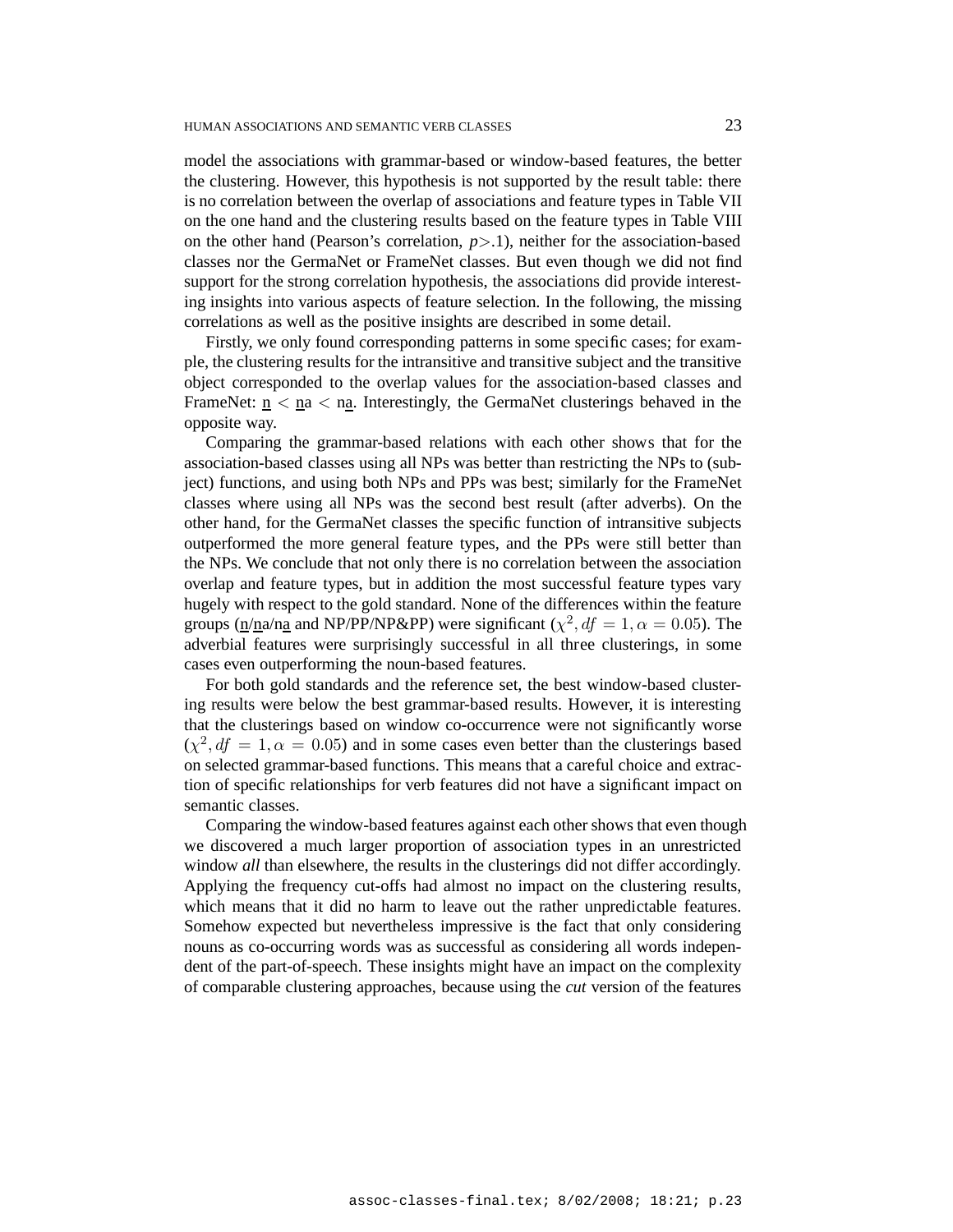instead of the *all* version means – with respect to our corpus data – cutting down the number of features from 934,000 to 100,000.

Finally, the overall accuracy values were much better for the GermaNet clusterings than for the experiment-based and the FrameNet clusterings. The differences were all significant  $(\chi^2, df = 1, \alpha = 0.05)$ . The reason for these large differences could be either (a) that the clustering task was easier for the GermaNet verbs, or (b) that the differences were caused by the underlying semantics. We argue against case (a) since we deliberately chose the same number of classes (100) as for the association-based reference set. However, Table IX demonstrates the results of a post-check on the empirical properties of the chosen verbs; there were empirical differences in the three original verb classifications, which might have influenced the clustering result: The verbs-per-class ratio for GermaNet vs. the associationbased classes and the FrameNet classes was different (2.33 vs. 3.30/5.27) and we cannot be sure what influence this had. In addition, the average verb frequencies in the GermaNet classes (calculated from the 35 million word newspaper corpus) were clearly below those in the other two classifications (1,040 as compared to 2,465 and 1,876), and there were more low-frequency verbs (98 out of 233 verbs (42%) have a corpus frequency below 50, as compared to 41 out of 330 (12%) and 54 out of 406 (13%)). To our knowledge there is, as yet, no existing work that investigates the influence of such parameters is detail, so there is potential for future investigations. In the case of (b), the difference in the semantic class types was modelling synonyms with GermaNet as opposed to situation-based agreement in FrameNet. The association-based class semantics was similar to FrameNet, because the associations were unrestricted in their semantic relation to the experiment verb (Schulte im Walde and Melinger, 2005). A more detailed analysis of which types of semantic verb classifications rely on exactly which types of features is therefore also an interesting question for future research.

| GS    | classes |     | verbs verbs/class avg. v-freq v-freq $\lt$ 50/20/10 |       |     |    |    |
|-------|---------|-----|-----------------------------------------------------|-------|-----|----|----|
| Assoc | 100     | 330 | 3.30                                                | 2,465 | 41  | 16 |    |
| GN    | 100     | 233 | 2.33                                                | 1.040 | 98. | 65 | 40 |
| FN    | 77      | 406 | 5.27                                                | 1,876 | 54  | 16 | 11 |

*Table IX.* Properties of verb classifications.

#### **5. Related Work**

This article is concerned with interdisciplinary research that touches various fields in psycholinguistics and computational linguistics. We therefore sub-divide related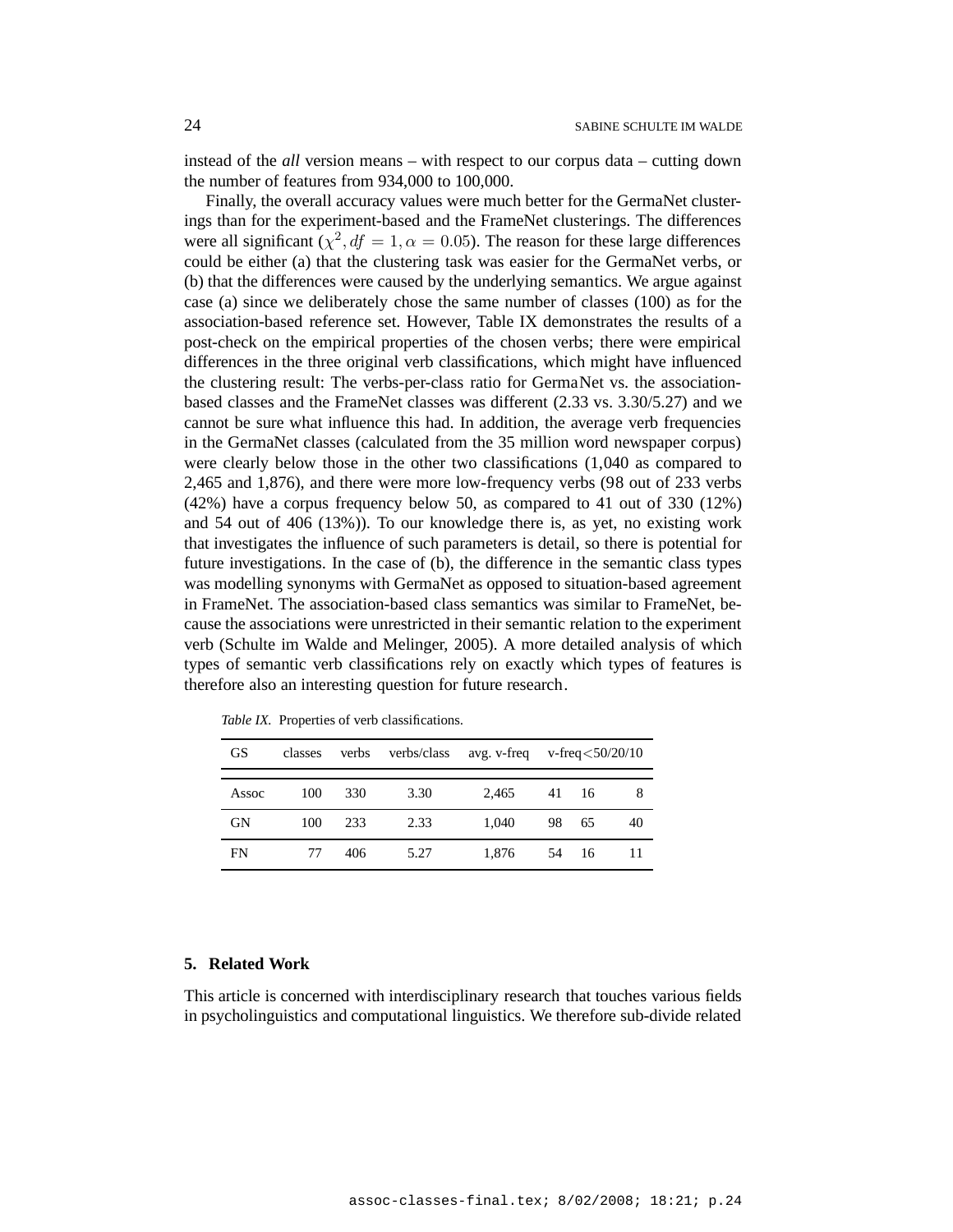work into several areas, presenting previous collections and investigations of human data on semantic issues, and previous approaches to the automatic induction of semantic relations and semantic classes.

## 5.1. COLLECTIONS OF HUMAN DATA ON SEMANTIC RELATEDNESS

This article relies on the fact that association norms have a long tradition in psycholinguistic research. Consequently, one finds association norms for various languages and for various domains, as Section 2 has already introduced. These data have been investigated for psycholinguistic reasons as well as for purposes in Natural Language Processing, as Section 5.2 will describe.

In addition to the "classical association norms" and turning towards computational linguistics work, there is an enormous number of approaches that have collected human judgements on semantic relatedness for the development and/or the assessment of linguistic resources and methods. It is impossible to cover the wealth of methods and data, so we just pick two examples: McCarthy et al. (2003) collected human rankings on the semantic relatedness of word pairs, because they were interested in the semantic similarity of particle verbs with respect to their base verbs, to evaluate models of particle verb compositionality. Similarly, Gurevych et al. (2007) collected human rankings across part-of-speech word pairs, and used them as gold standard semantic relatedness data within Information Retrieval experiments.

On a more complex level beyond ranking judgements, and more similar to our data, Morris and Hirst (2004) performed a study on lexical semantic relations that ensure text cohesion. Their work relied on human labels of semantic text relations. Beigman Klebanov and Shamir (2006) investigated how well readers agree on which items in a text are lexically cohesive, and why (i.e., based on which semantic relations); Beigman Klebanov (2006) continued this work, investigated form-based clues to lexical cohesion in text, and modelled the text relations by various Word-Net similarity measures. Boyd-Graber et al. (2006) performed a large-scale study on evocation, a semantic relation similar to association, to enhance WordNet.

#### 5.2. INVESTIGATIONS OF ASSOCIATION DATA

In early work on association norms, Clark (1971) identified potential relations between stimulus words and their associations on a theoretical basis. He categorised stimulus-association relations into sub-categories of paradigmatic and syntagmatic relations, such as synonymy and antonymy, selectional preferences, etc. Heringer (1986) performed an actual study of association norms, concentrated on syntagmatic associations to a small selection of 20 German verbs. He asked his subjects to provide question words as associations (e.g., *wer* 'who', *warum* 'why'), in order to investigate the valency behaviour of the verbs. Spence and Owens (1990), as mentioned before, showed that associative strength and word co-occurrence are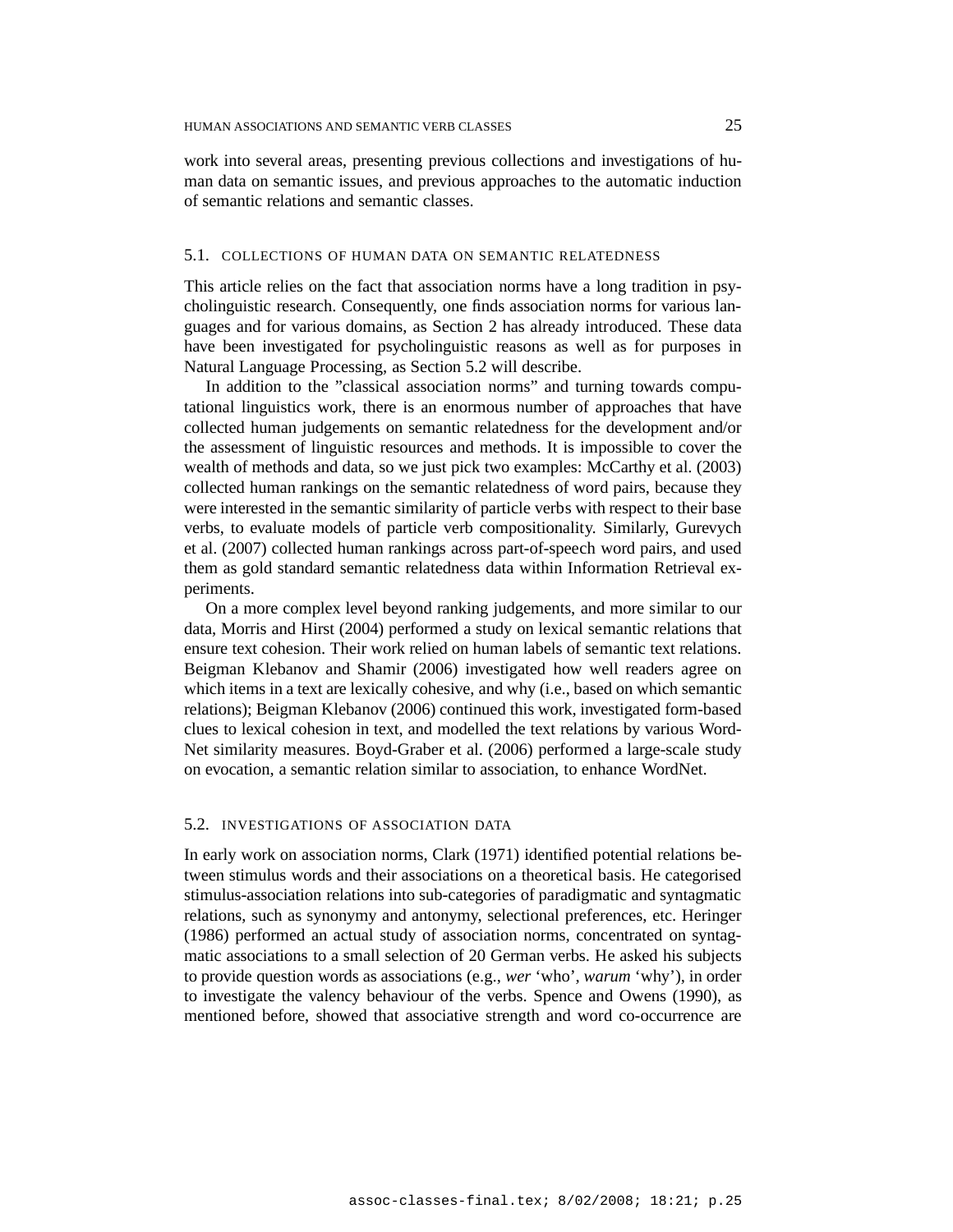correlated. Their investigation was based on 47 pairs of semantically related concrete nouns, as taken from the *Word Association Norms* (Palermo and Jenkins, 1964), and their co-occurrence counts in a window of 250 characters in the 1 million-word Brown corpus. Church and Hanks (1989) were the first to apply information-theoretic measures to corpus data in order to predict word association norms. However, they did not rely on or evaluate against existing association data, but rather concentrated on the usage of the measure for lexicographic purposes. Their paper can be considered as a milestone within the automatic acquisition of distributional semantic similarity.

Further work in that direction was conducted by Reinhard Rapp, Manfred Wettler and colleagues, which is in some respects closely related to our work. They also relied on the co-occurrence assumption that there are correlations between associative strength in association norms and word co-occurrence in language corpora, and exploited this assumption for purposes in computational linguistics. Wettler and Rapp (1993) defined a statistical model that predicted stimulus-associate pairs in English and German association norms. An evaluation of the model was carried out by comparing the predicted associations with the associations in the norms. Subsequent work presented various extensions of their basic model and application scenarios in a series of conference papers, which are summarised to a large extent in Rapp's PhD thesis (Rapp, 1996). Example applications of their model are the generation of search terms in Information Retrieval, and the prediction of marketing effects caused by word usage in advertisements. Our work is similar to their work in that we also show a relationship between association norms and word co-occurrence, and that we exploit this fact for issues in language processing. Differently to their work, though, we did not develop a statistical model for this relationship; for our purposes, it was sufficient to observe the relationship with respect to our association data, in order to formulate hypotheses concerning salient verb features.

Work by Christiane Fellbaum and colleagues in the 1990s focused on the semantic relationships between verbs. Similarly to our association experiment, Fellbaum and Chaffin (1990) asked participants in an experiment to provide associations to verbs. However, their work concentrated on verb-verb relations and therefore explicitly required verb responses to the verb stimuli. Also different from our work, they restricted their stimuli to only 28 verbs; the resulting verb-verb pairs were manually classified into five pre-defined semantic relations. Fellbaum (1995) investigated the relatedness between antonymous verbs and nouns and their cooccurrence behaviour. Within that work, she searched the Brown corpus for antonymous word pairs in the same sentence, and found that regardless of the syntactic category, antonyms occur in the same sentence with much higher-than-chance frequencies. Finally, the WordNet organisation of the various parts-of-speech does rely on psycholinguistic evidence to a large extent (Fellbaum, 1998).

Last but not least, most closely related to this article is our own work on collecting and investigating human associations. Schulte im Walde and Melinger (2005)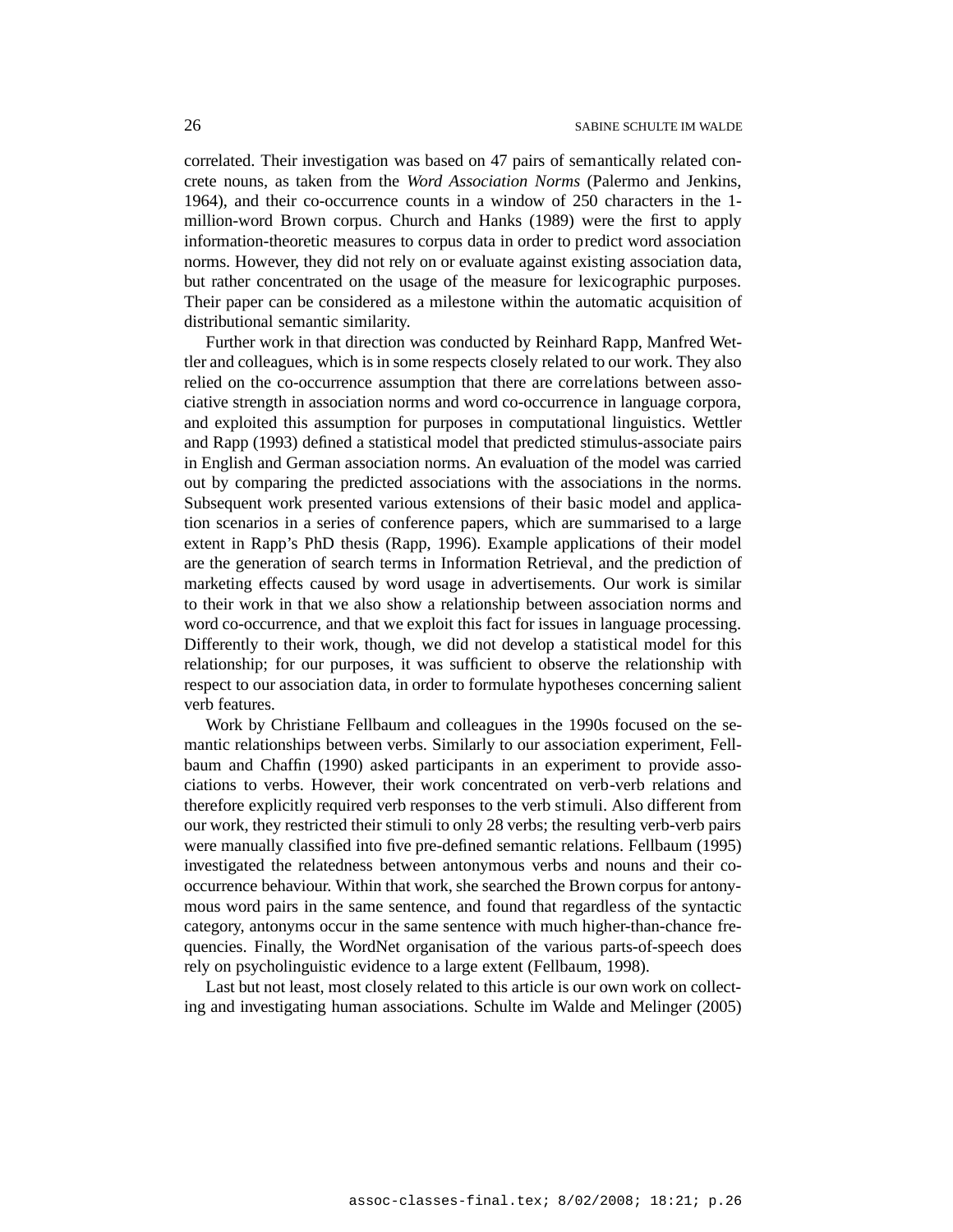presented a more extensive investigation of the associations to German verbs than what was described in Section 2. In addition to the analyses that were repeated in this article, we also analysed the semantic relations between the stimulus verbs and their verb responses using WordNet relations, and performed a more detailed analysis of corpus co-occurrences. The co-occurrence distributions of semantic associations were also the focus of an in-depth investigation by Schulte im Walde and Melinger (2008). Roth (2006) used similar lexical resources as Schulte im Walde and Melinger (2005), i.e., the statistical grammar from Section 2.2.1, WordNet, and an online-dictionary, for an empirical analysis of German noun associations, cf. Melinger and Weber (2006). Finally, Melinger et al. (2006) took the noun associations as input to a soft clustering approach, in order to determine the various noun senses of ambiguous nouns.

#### 5.3. AUTOMATIC INDUCTION OF SEMANTIC CLASSES

Turning towards the motivating application of this article, there is related work with respect to an automatic acquisition of verb (and other part-of-speech) semantic classes. Schulte im Walde (2008) provides an overview of state-of-the-art automatic verb classifications; we therefore restrict ourselves to a few example approaches.

The first set of examples concerns approaches with a similar target classification as this article. As mentioned before, Merlo and Stevenson (2001) investigated three verb classes (unergative, unaccusative, and object-drop verbs) and defined verb features that rely on linguistic heuristics to describe the thematic roles of subjects and objects in transitive and intransitive verb usage. The features included heuristics for transitivity, causativity, animacy, and syntactic features. Joanis and Stevenson (2003) presented an extension of their work that approached 14 Levin classes.<sup>13</sup> They defined an extensive feature space including part-of-speech, auxiliary frequency, syntactic categories, and animacy, plus selectional preference features taken from WordNet. Stevenson and Joanis (2003) then applied various approaches to automatic feature selection in order to reduce the feature set to the relevant features, addressing the problem of too many irrelevant features. They reported a semi-supervised chosen set of features based on seed verbs (i.e., representative verbs for the verb classes) as the most reliable choice. The work by Korhonen et al. (2003) is one out of only a few approaches that used a soft-clustering method, the Information Bottleneck, to cluster verbs with possible multiple senses. They relied on subcategorisation frames as verb features, to produce Levin-style English verb classes. Schulte im Walde (2000; 2006b) described English/German verbs by probabilities for subcategorisation frames including prepositional phrase types, plus selectional preferences referring to the WordNet/GermaNet top-level synsets. The classification target was semantic verb classes such as *manner of motion, desire, observation*.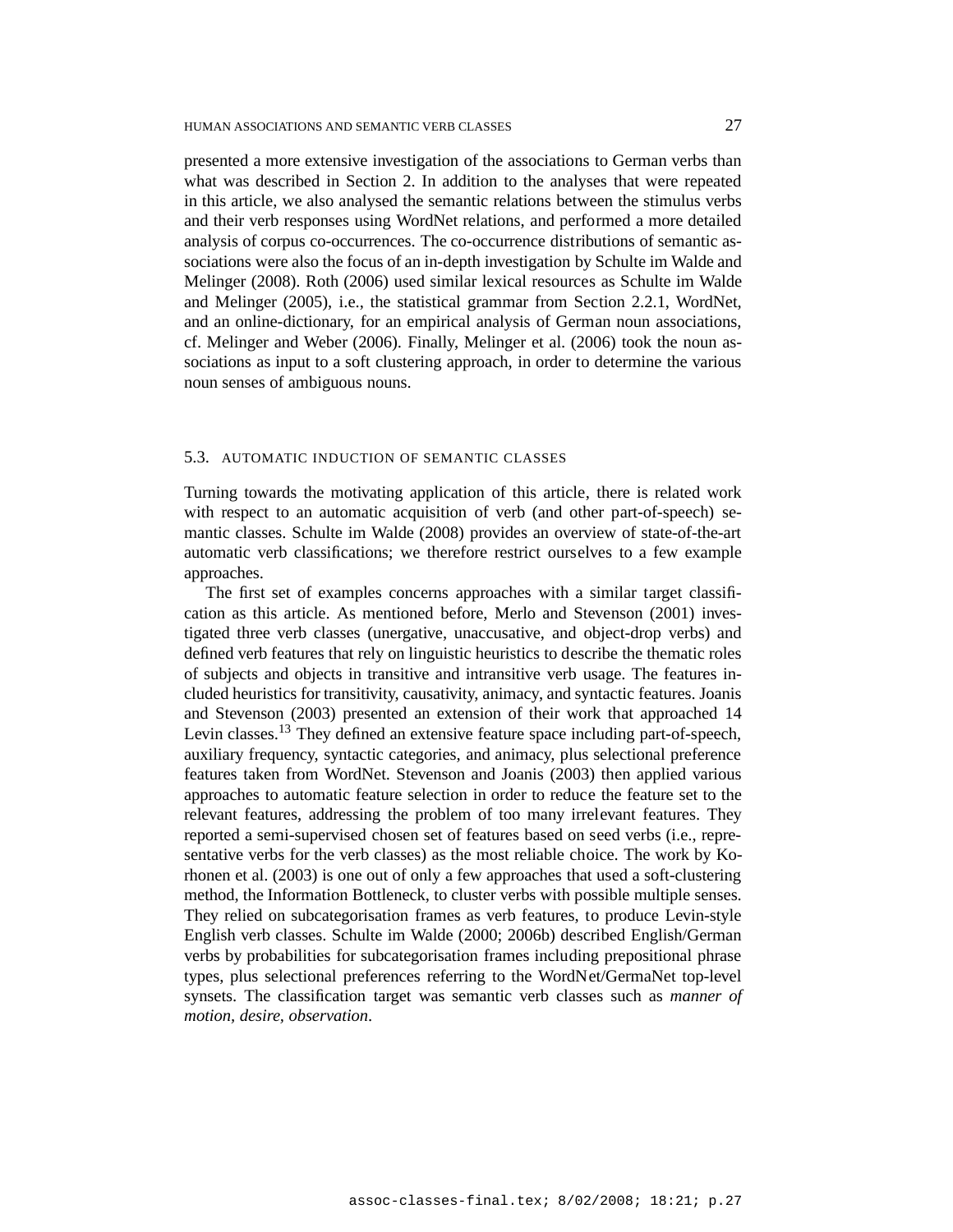The second set of examples concerns approaches that were already mentioned with respect to their feature selection. The target classifications were also word classes, but of slightly different style than in the previous examples. Rooth et al. (1999) used verb-noun pairs with a direct-object-relationship and produced soft semantic clusters for English which at the same time represented a classification of verbs as well as of nouns. The conditioning of the verbs and the nouns on each other was done using hidden classes and the joint probabilities of classes. Verbs and nouns were trained by the Expectation-Maximisation algorithm. The resulting model defined conditional membership probabilities of each verb and noun in each class. Earlier work by Pereira et al. (1993) focused on a similar task of creating soft clusters of verbs and (their direct object) nouns, but produced a hierarchical clustering, using a deterministic annealing procedure. Lin (1998) used verb-noun pairs from a dependency parser (not restricted to a specific syntactic relationship) and various similarity measures. His goal was to create thesaurus entries for all words in the corpus. Lin (1999) and McCarthy et al. (2003) are two examples of approaches that applied the same method as Lin (1998) to extract distributional features, both for the judgement of the compositionality of multi-word expressions.

## 5.4. AUTOMATIC INDUCTION OF SEMANTIC RELATIONS

Closely related to the automatic induction of semantic classes is the automatic induction of semantic relations: words are supposed to be assigned to common semantic classes because of some underlying semantic relatedness between the words. Consequently, the methods of automatic approaches that aim to induce word pairs according to pre-specified semantic relations are to some extent similar to those for automatic class induction. They often rely on co-occurrence and syntactic functions as word features, and use standard similarity measures, similar to work on inducing word classes. In addition, some approaches make use of morphosyntactic corpus patterns, or knowledge obtained from existing resources. Example approaches that addressed the automatic induction of semantic relations refer to noun-noun relations, such as hypernymy (Hearst, 1998), causal relation (Girju, 2003), part-whole relation (Berland and Charniak, 1999; Girju et al., 2006), various relations between nouns in general (Navigli and Velardi, 2004), or specifically for noun compounds (Rosario and Hearst, 2001; Girju et al., 2005); work on verbverb relations is more rare, one example being Chklovski and Pantel (2004). Other approaches concentrate on the distinction between syntagmatic and paradigmatic approaches (Rapp, 2002; Biemann et al., 2004; Sahlgren, 2006), or focus on semantic relations that are relevant for creating ontologies (Maedche and Staab, 2000; Navigli and Velardi, 2004; Kavalek and Svatek, 2005).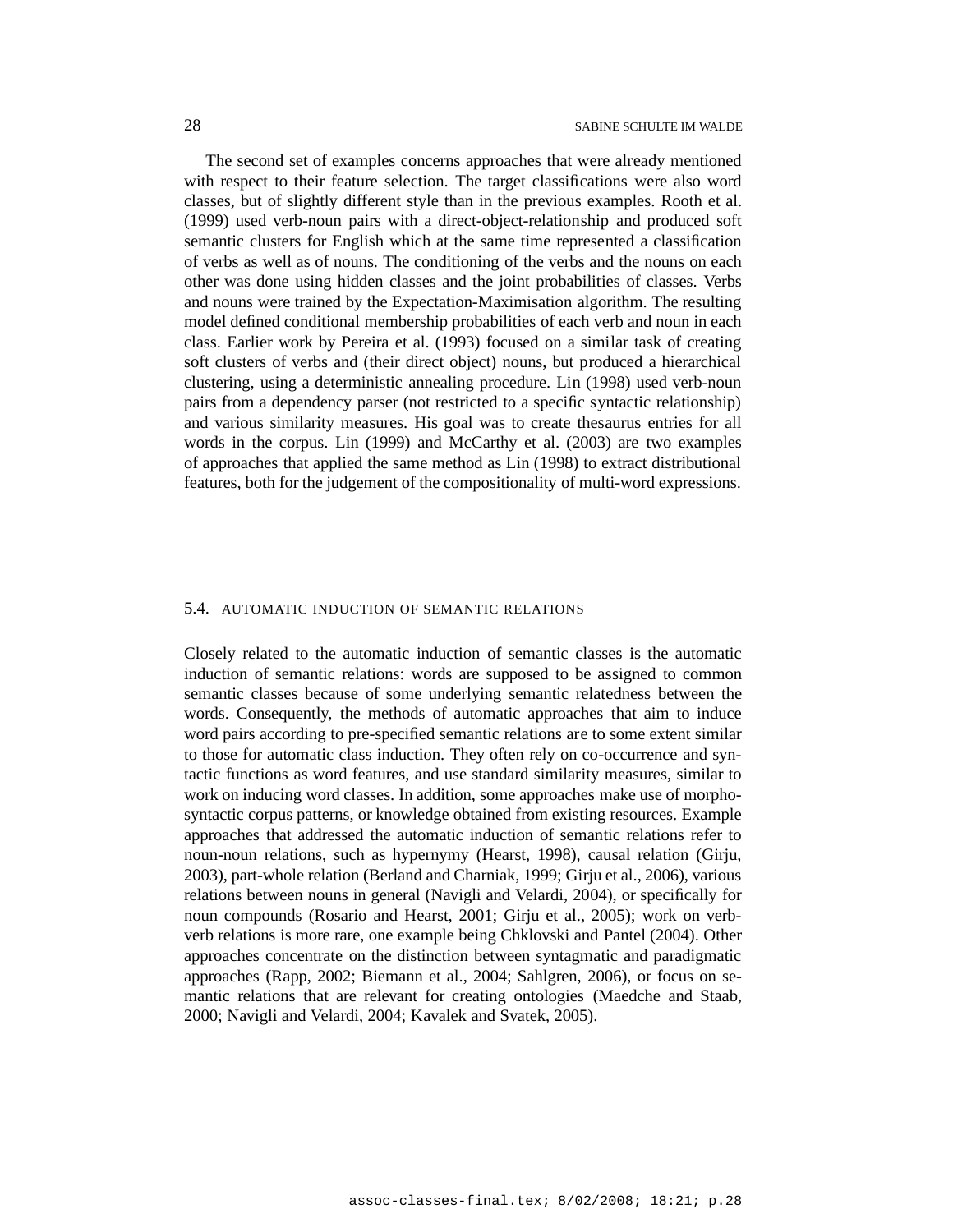## **6. Summary and Outlook**

The questions we posed in the beginning of this article were (i) whether human associations help identify salient features for inducing semantic verb classes, and (ii) whether the same types of features are salient for different types of semantic verb classes. A series of analyses of human association data and, in addition, an association-based clustering with 100 classes served as a source for identifying a set of potentially salient verb features, and a comparison with standard corpusbased features determined proportions of feature overlap. Applying the standard feature choices to verbs underlying three verb classifications showed that there was no correlation between the overlap of associations and feature types and the respective clustering results. The associations therefore did not provide any direct help in the specific choice of corpus-based features, as we had hoped. However, the human associations nevertheless provided insight into aspects of feature types that might prove useful in future clustering experiments: (a) There is no significant preference for using a specific syntactic relationship (such as intransitive subjects vs. transitive subjects vs. direct objects) as nominal features in clustering, as has often been employed in previous work. (b) Related to this insight, the assumption that window-based features do contribute to semantic verb classes – this assumption came out of an analysis of the associations – was confirmed: simple windowbased features were not significantly worse (and in some cases even better) than selected grammar-based functions. This finding is interesting because windowbased features have often been considered too simple for semantic similarity, as opposed to syntax-based features. (c) Adverbs as features in verb descriptions were surprisingly successful in all three clusterings, in some cases even outperforming the noun-based features. This finding might also be of importance to related work, since adverbs have rarely been exploited as distributional features, even though they have the potential to point to aspectual properties of verbs, and moreover are easy to induce from corpus data. (d) In addition, it is not necessary to consider all features that are available from the window co-occurrences; a feature choice disregarding high- and low-frequency features was sufficient, which might have an impact on the complexity of clustering approaches relying on similar features as in our work. (e) Concerning our second question in this article, the clustering results were significantly better for the GermaNet clusterings than for the associationbased and the FrameNet clusterings, so the chosen feature sets might be more appropriate for the synonymy-based than the situation-based classifications. The resulting question is: which types of semantic verb classifications rely on exactly which types of features? Our clustering experiments demonstrated that there is no overall optimal set of verb features in automatic semantic verb classification: the clustering results were different and even contradictory with respect to our chosen feature types and our chosen classifications. However, we did not focus on identifying feature types that are discriminative for specific semantic properties of the verb classifications, which could be a concern of future work. Furthermore, a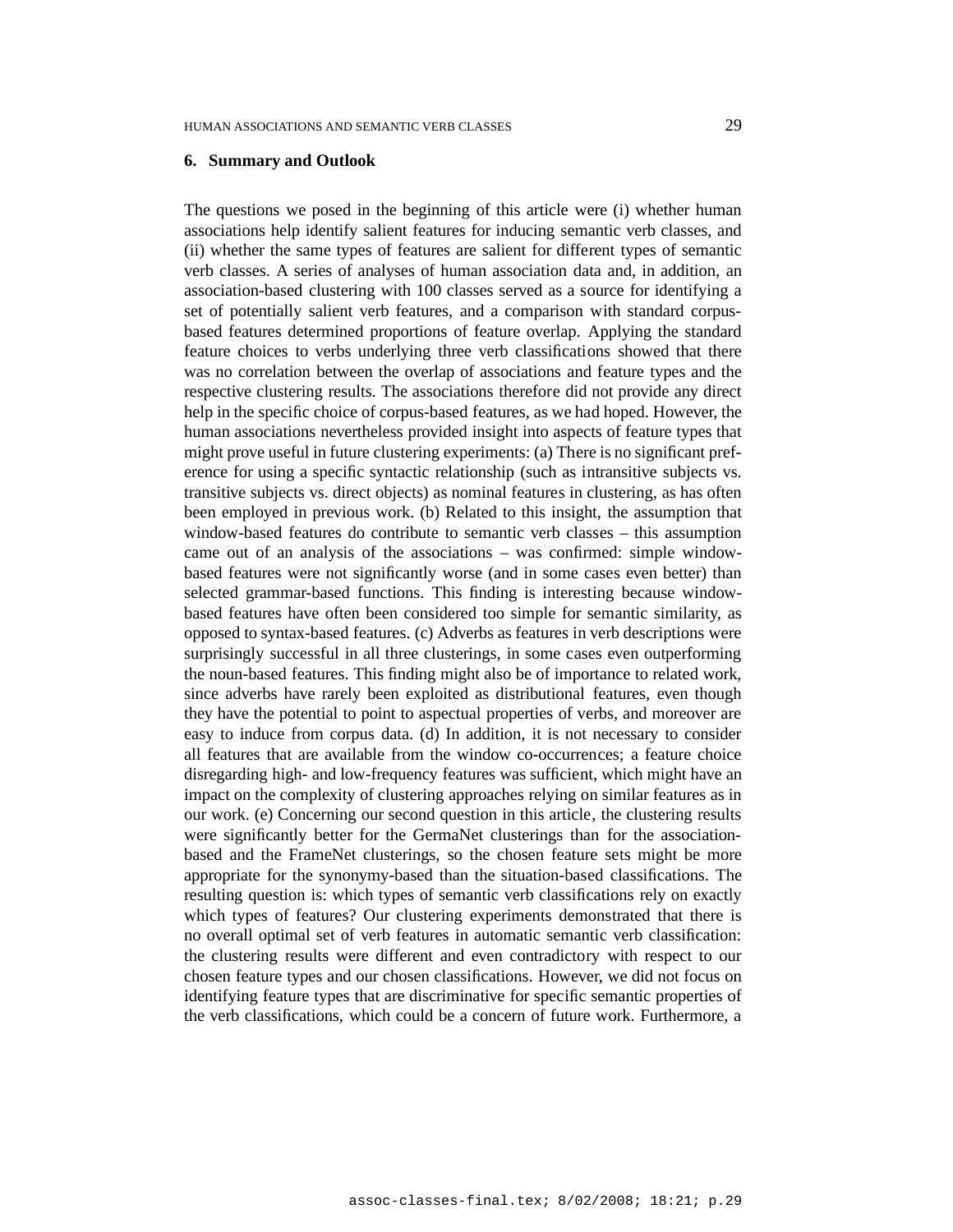quick study of the empirical properties of the verbs in the classifications illustrated the common knowledge that classification parameters such as the sizes of the verb classes, the ambiguity of the verbs, and verb frequencies strongly influenced the clustering results. Nevertheless, to our knowledge there is, as yet, no existing work that investigates the influence of such parameters is detail.

Last but not least, we believe that the human association data provides further potential with respect to learning how to model or select features that are useful in automatic semantic verb classification, or related tasks that rely on the lexicalsemantic features of verbs. For example, the associations might provide an insight into aspects of polysemy: if it is possible to automatically distinguish associations with respect to the multiple senses of the stimulus words, is it possible to induce feature types or empirical properties of features with respect to polysemy in corpus data? And finally, do the associations provide a means to learning how to model world knowledge?

## **Acknowledgements**

Many thanks to Aoife Cahill, Christian Hying, Alissa Melinger, Sebastian Padó, and three anonymous reviewers for their valuable comments on previous versions of this article.

#### **Appendix**

## **A. Experiment Classes and Verbs**

The 330 German verbs that were selected for the association experiment were drawn from a variety of semantic classes. Selecting verbs from different categories was only intended to ensure that the experiment covered a wide variety of verb types; the inclusion of any verb in any particular verb class was achieved in part with reference to prior verb classification work but also on intuitive grounds. In total, we grossly defined a classification with 12 semantic classes, that were subdivided into 48 classes. The 12 semantic classes were chosen as follows: MOTION, COMMERCE, GIVE & TAKE, ASPECT & EXISTENCE, SHOWING, CAUSING, EX-PERIENCING, COGNITION, COMMUNICATION, POSITION, BODY, WEATHER. In order to provide a general idea of the semantic categories, Table X lists two example classes, accompanied by their sub-classes and choices of verbs. The class labels are given in English; the verbs are listed in German, with their English translations (in the case of polysemous verbs, the translation is provided with respect to the semantic class), and their corpus frequencies (determined by a 35 million word newspaper corpus).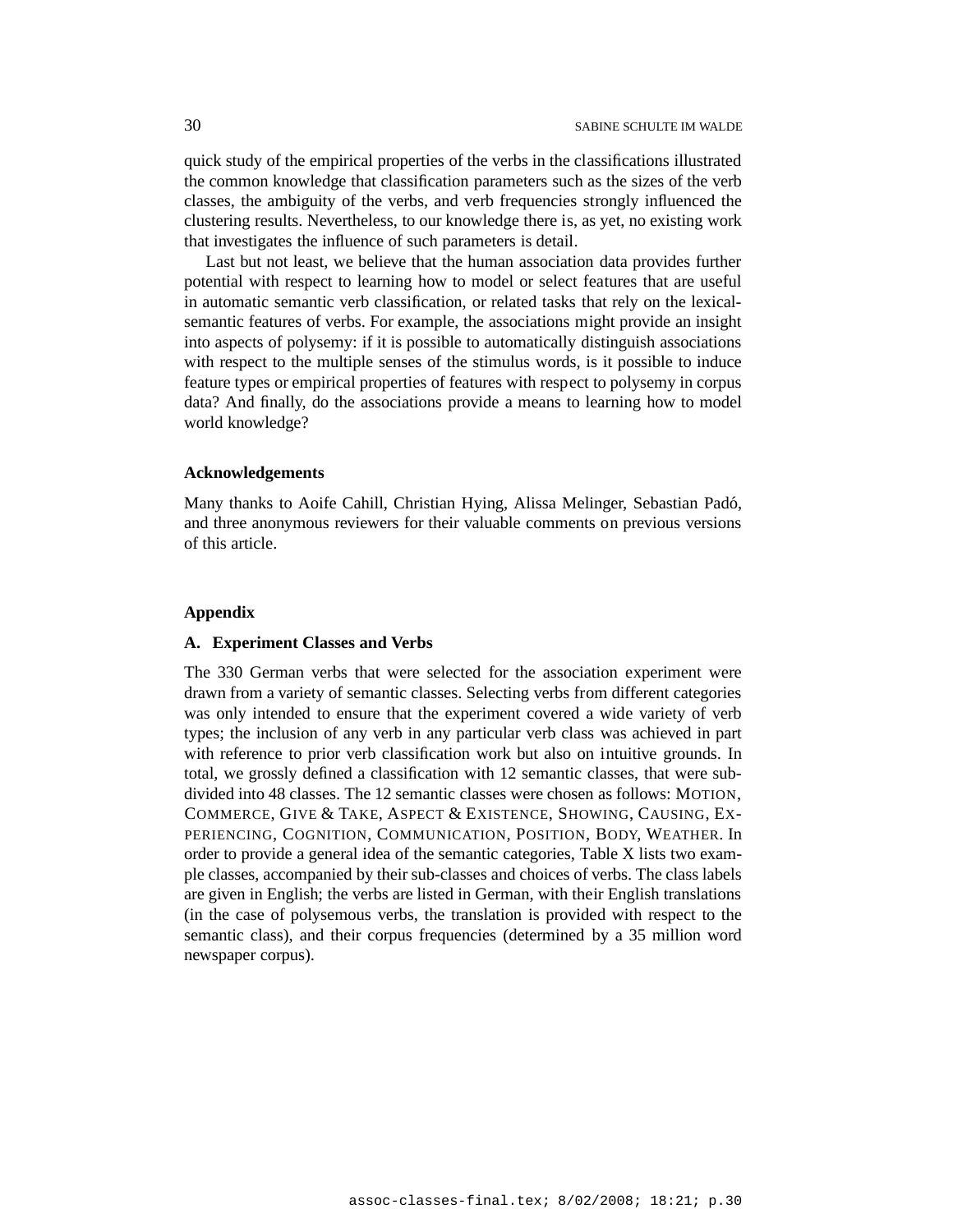| Class: CAUSING                  |                                                                                                                                                                                                                                                                                                                                                   |
|---------------------------------|---------------------------------------------------------------------------------------------------------------------------------------------------------------------------------------------------------------------------------------------------------------------------------------------------------------------------------------------------|
| <b>DESTROY</b>                  | verbrennen 'burn' (588), verteilen 'distribute' (1,966), zerbrechen 'break' (316),<br>zerreißen 'tear' (183), zerstören 'destroy' (1,988)                                                                                                                                                                                                         |
| <b>CREATE</b>                   | backen 'bake' (272), basteln 'do handicrafts' (431), bauen 'build' (3,878),<br>bemalen 'paint (96), bilden 'compose' (3,159), entwickeln 'develop' (3,425),<br>gründen 'found' (2,465), kochen 'cook' (697), malen 'paint' (1,748)                                                                                                                |
| <b>QUANTUM</b><br><b>CHANGE</b> | beladen 'load up' (67), laden 'load' (979), reduzieren 'reduce' (1,395),<br>senken 'decrease' (812), steigern 'increase' (808), verändern 'change' (2,616)                                                                                                                                                                                        |
| <b>CHANGE</b><br>FORM           | aushaken 'unhook' (1), beugen 'bend' (304), biegen 'bend' (80),<br>drücken 'squeeze' (976), falten 'fold' (31), formen 'form' (237),<br>kneten 'knead' (38), mischen 'merge' (509), schneiden 'cut' (284),<br>trennen 'separate' (1,204)                                                                                                          |
| <b>CHANGE</b><br><b>STATE</b>   | auftauen 'defrost' (34), aufweichen 'soften' (58), einfrieren 'freeze' (131),<br>erhitzen 'heat' (92), härten 'harden' (19), schmelzen 'melt' (108), trocknen 'dry' (52)                                                                                                                                                                          |
| <b>ACTIVE</b><br><b>CAUSE</b>   | arbeiten 'work' (8,761), lesen 'read' (3,592), rammen 'drive against' (193),<br>schlagen 'beat' (3,038), schreiben 'write' (6,649), singen 'sing' (1,875),<br>treten 'kick' (2,734), waschen 'wash' (299), wenden 'turn' (1,780)                                                                                                                  |
| <b>Class: EXPERIENCING</b>      |                                                                                                                                                                                                                                                                                                                                                   |
| <b>EMOTION</b>                  | ärgern 'annoy' (627), bedauern 'regret' (945), ekeln 'disgust' (31),<br>fürchten 'fear' (2,003), freuen 'be happy' (2,478), grauen 'dread' (131),<br>lachen 'laugh' (1,428), vergnügen 'entertain' (86), verzweifeln 'despair' (99),<br>weinen 'cry' (452), wundern 'be amazed' (707)                                                             |
| LOVE &<br><b>HATE</b>           | achten 'respect' (579), gedenken 'commemorate' (699), gefallen 'like' (1,849),<br>hassen 'hate' (409), lieben 'love' (2,187), mögen 'like' (3,175)                                                                                                                                                                                                |
| <b>DESIRE</b>                   | brauchen 'need' (10,075), erhoffen 'hope' (680), gelüsten 'be overcome by desire' (8),<br>hoffen 'hope' (4,185), wollen 'want' (21,464), wünschen 'wish' (2,534)                                                                                                                                                                                  |
| PERCEPTION                      | hören 'hear' (5,040), schmecken 'taste' (427), sehen 'see' (24,862),<br>spüren 'sense' (1,706), wahrnehmen 'perceive' (824)                                                                                                                                                                                                                       |
| <b>EXPERIENCE</b>               | <i>amüsieren 'amuse' (179), aufregen 'upset' (214), bedrohen 'threaten' (1,138),</i><br>begeistern 'enthuse' (573), ekeln 'disgust' (31), erschrecken 'scare' (230),<br>schockieren 'shock' (106), staunen 'be astonished' (239), überraschen 'surprise' (972),<br>verblüffen 'amaze' (89), vergessen 'forget' (2,187), verwirren 'confuse' (129) |
| <b>ATTEMPT</b>                  | hadern 'quarrel' (64), testen 'test' (452), versuchen 'try' (7,144)                                                                                                                                                                                                                                                                               |

*Table X.* Example classes and verbs.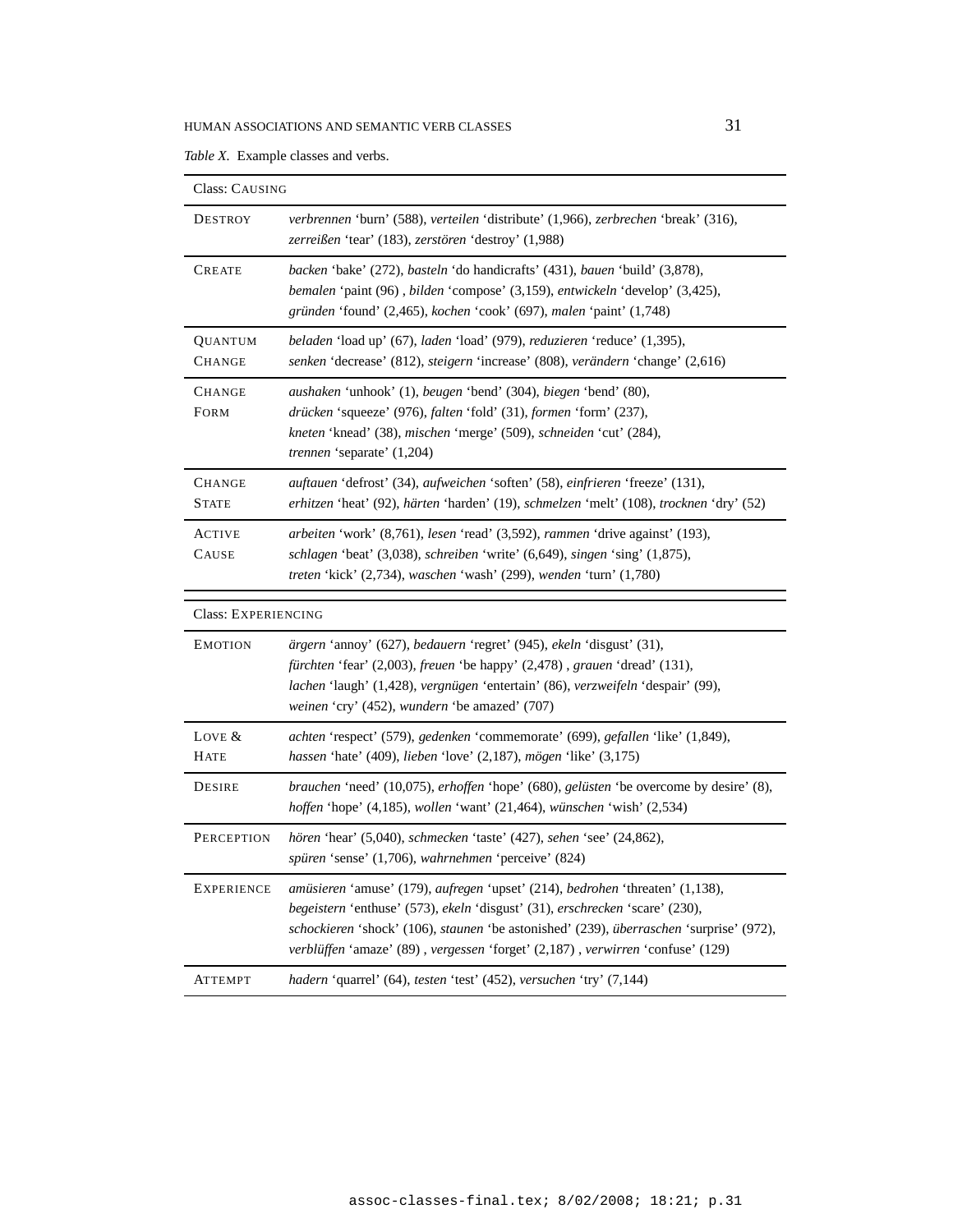## **Notes**

<sup>1</sup>For example, the two-class division by Siegel and McKeown (2000) distinguishes event verbs from stative verbs and consequently uses distributional indicators such as manner adverb, duration *in*-PP, past tense, perfect tense, etc. The three-class division by Merlo and Stevenson (2001), which divides transitive verbs into classes according to their alternation behaviour, relies on distributional indicators of thematic roles.

 $2$ This article is not the first to use association norms for analyses regarding natural language processing issues, cf. Section 5 on related work.

<sup>3</sup>The web experiment was conducted in collaboration with two colleagues from Saarland University (Saarbrücken, Germany), Katrin Erk and Alissa Melinger.

<sup>4</sup>Despite these instructions, some participants failed to use capitalisation, leading to some ambiguity. For example, the associate wärme represents a morphologically plausible imperative of the verb *wärmen* (and is analysed as such in the morphological analysis in Section 2.2.2). However, it is rather unlikely that the experiment participant intended to provide an imperative verb; he/she most probably wanted to refer to the noun *Wärme*, but did not use the appropriate capitalisation.

<sup>5</sup>All of our analyses reported in this article were based on response tokens; however, the type analyses showed the same overall pictures.

 $6$ The original analyses in Schulte im Walde and Melinger (2005) used three window sizes: 5, 20 and 50, to also cover more extreme window sizes; the 20-word window is considered to be appropriate for covering a local context that goes beyond the clause boundaries.

<sup>7</sup>Note that the 28% subcategorised nouns can only be compared indirectly with the 76% cooccurring nouns, because the former rely on only 35 million of the 200 million word corpus.

 ${}^{8}$ Major parts of this section have been published in Schulte im Walde (2006a).

<sup>9</sup>The most distinctive features for a class were identified as those associations which accumulated the most probability mass, summed over all verbs in the class.

 $10$ The reader might wonder why we did not use the predominant senses of the GermaNet verbs, following a common standard, instead of randomly selecting a verb sense. The reason is that we wanted to keep the creation procedures of the two classifications as similar as possible, and since FrameNet does not define a predominant sense, we settled on the random selection.

 $11$ The exact number of classes or the verb-per-class ratio are not relevant for investigating the use of associations.

<sup>12</sup>Caveat: These numbers correlate with the part-of-speech types of all associate responses, cf. Section 2.2.2.

 $13$  Joanis et al. (2008) provide a more recent, extended version of this work.

#### **References**

Beigman Klebanov, B.: 2006, 'Measuring Semantic Relatedness Using People and WordNet'. In: *Proceedings of the joint Conference on Human Language Technology and the North American Chapter of the Association for Computational Linguistics*. New York City, NY, pp. 13–17.

Beigman Klebanov, B. and E. Shamir: 2006, 'Reader-based Exploration of Lexical Cohesion'. *Language Resources and Evaluation* **40**(2), 109–126.

Berland, M. and E. Charniak: 1999, 'Finding Parts in Very Large Corpora'. In: *Proceedings of the 37th Annual Meeting of the Association for Computational Linguistics*. Maryland, MD, pp. 57–64.

Biemann, C., S. Bordag, and U. Quasthoff: 2004, 'Automatic Acquisition of Paradigmatic Relations using Iterated Co-Occurrences'. In: *Proceedings of the 4th International Conference on Language Resources and Evaluation*. Lisbon, Portugal.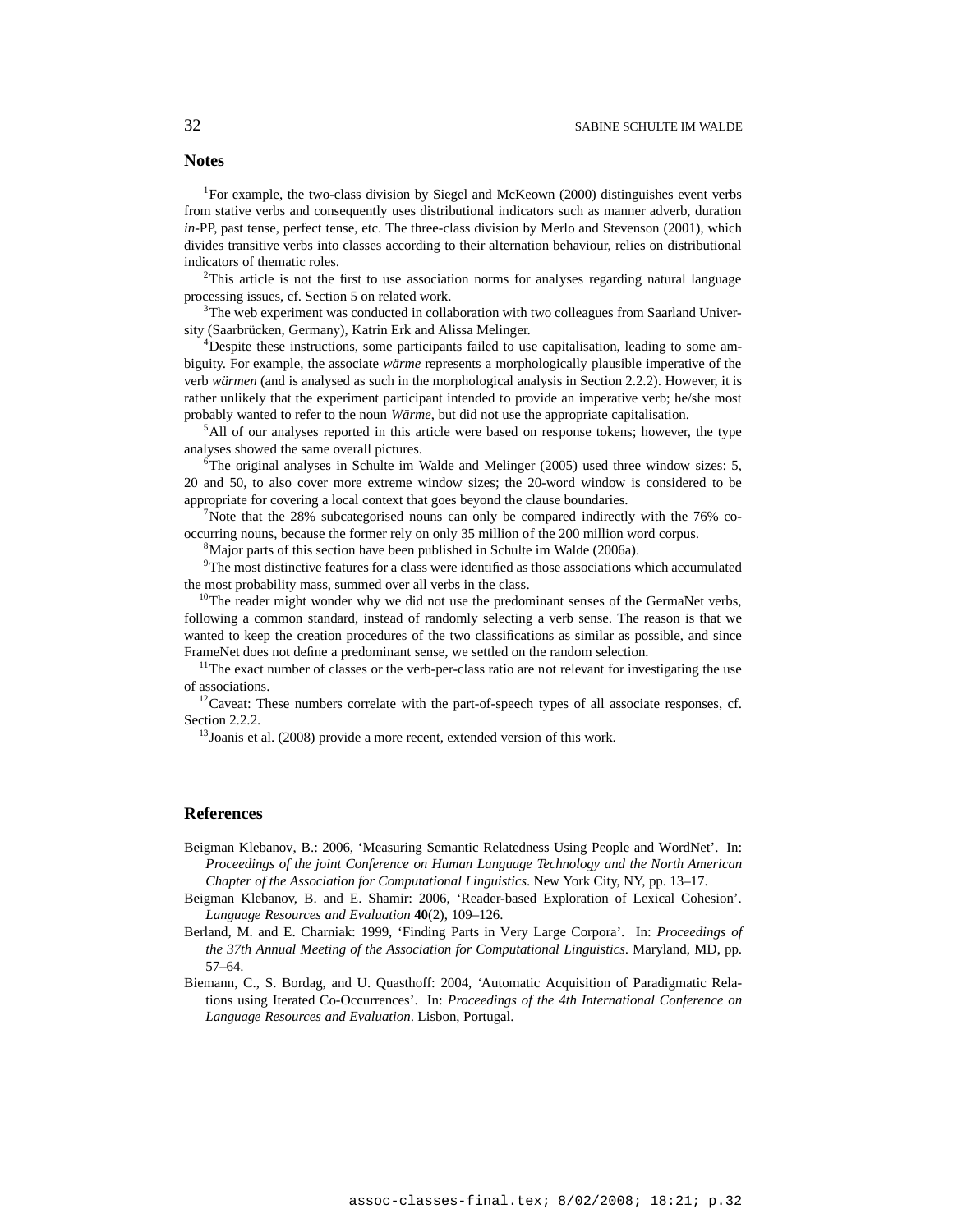- Boyd-Graber, J., C. Fellbaum, D. Osherson, and R. Schapire: 2006, 'Adding Dense, Weighted Connections to WordNet'. In: *Proceedings of the Third Global WordNet Meeting*. Jeju Island, Korea.
- Chklovski, T. and P. Pantel: 2004, 'VerbOcean: Mining the Web for Fine-Grained Semantic Verb Relations'. In: *Proceedings of the Conference on Empirical Methods in Natural Language Processing*. Barcelona, Spain.
- Church, K. W. and P. Hanks: 1989, 'Word Association Norms, Mutual Information, and Lexicography'. In: *Proceedings of the 27th Annual Meeting of the Association for Computational Linguistics*. Vancouver, Canada, pp. 76–83.
- Clark, H. H.: 1971, 'Word Associations and Linguistic Theory'. In: J. Lyons (ed.): *New Horizon in Linguistics*. Penguin, Chapt. 15, pp. 271–286.
- Dorr, B. J.: 1997, 'Large-Scale Dictionary Construction for Foreign Language Tutoring and Interlingual Machine Translation'. *Machine Translation* **12**(4), 271–322.
- Dorr, B. J. and D. Jones: 1996, 'Role of Word Sense Disambiguation in Lexical Acquisition: Predicting Semantics from Syntactic Cues'. In: *Proceedings of the 16th International Conference on Computational Linguistics*. Copenhagen, Denmark, pp. 322–327.
- Erk, K., A. Kowalski, S. Padó, and M. Pinkal: 2003, 'Towards a Resource for Lexical Semantics: A Large German Corpus with Extensive Semantic Annotation'. In: *Proceedings of the 41st Annual Metting of the Association for Computational Linguistics*. Sapporo, Japan, pp. 537–544.
- Fellbaum, C.: 1995, 'Co-Occurrence and Antonymy'. *Lexicography* **8**(4).
- Fellbaum, C. (ed.): 1998, *WordNet An Electronic Lexical Database*, Language, Speech, and Communication. Cambridge, MA: MIT Press.
- Fellbaum, C. and R. Chaffin: 1990, 'Some Principles of the Organization of Verbs in the Mental Lexicon'. In: *Proceedings of the 12th Annual Conference of the Cognitive Science Society of America*.
- Fernández, A., E. Diez, M. A. Alonso, and M. S. Beato: 2004, 'Free-Association Norms for the Spanisch Names of the Snodgrass and Vanderwart Pictures'. *Behavior Research Methods, Instruments and Computers* **36**(3), 577–583.
- Ferrand, L. and F.-X. Alario: 1998, 'French Word Association Norms for 366 Names of Objects'. *L'Annee Psychologique* **98**(4), 659–709.
- Ferrer, E. E.: 2004, 'Towards a Semantic Classification of Spanish Verbs based on Subcategorisation Information'. In: *Proceedings of the 42nd Annual Meeting of the Association for Computational Linguistics*. Barcelona, Spain.
- Fillmore, C. J.: 1982, 'Frame Semantics'. *Linguistics in the Morning Calm* pp. 111–137.
- Fillmore, C. J., C. R. Johnson, and M. R. Petruck: 2003, 'Background to FrameNet'. *International Journal of Lexicography* **16**, 235–250.
- Girju, R.: 2003, 'Automatic Detection of Causal Relations for Question Answering'. In: *Proceedings of the ACL Workshop on Multilingual Summarization and Question Answering – Machine Learning and Beyond*. Sapporo, Japan.
- Girju, R., A. Badulescu, and D. Moldovan: 2006, 'Automatic Discovery of Part-Whole Relations'. *Computational Linguistics* **32**(1), 83–135.
- Girju, R., D. Moldovan, M. Tatu, and D. Antohe: 2005, 'On the Semantics of Noun Compounds'. *Journal of Computer Speech and Language* **19**(4). Special Issue on Multiword Expressions.
- Gurevych, I., C. Müller, and T. Zesch: 2007, 'Electronic Career Guidance based on Semantic Relatedness'. In: *Proceedings of the 45th Annual Meeting of the Association for Computational Linguistics*. Prague, Czech Republic.
- Harris, Z.: 1968, 'Distributional Structure'. In: J. J. Katz (ed.): *The Philosophy of Linguistics*, Oxford Readings in Philosophy. Oxford University Press, pp. 26–47.
- Hatzivassiloglou, V. and K. R. McKeown: 1993, 'Towards the Automatic Identification of Adjectival Scales: Clustering Adjectives According to Meaning'. In: *Proceedings of the 31st Annual Meeting of the Association for Computational Linguistics*. Columbus, Ohio, pp. 172–182.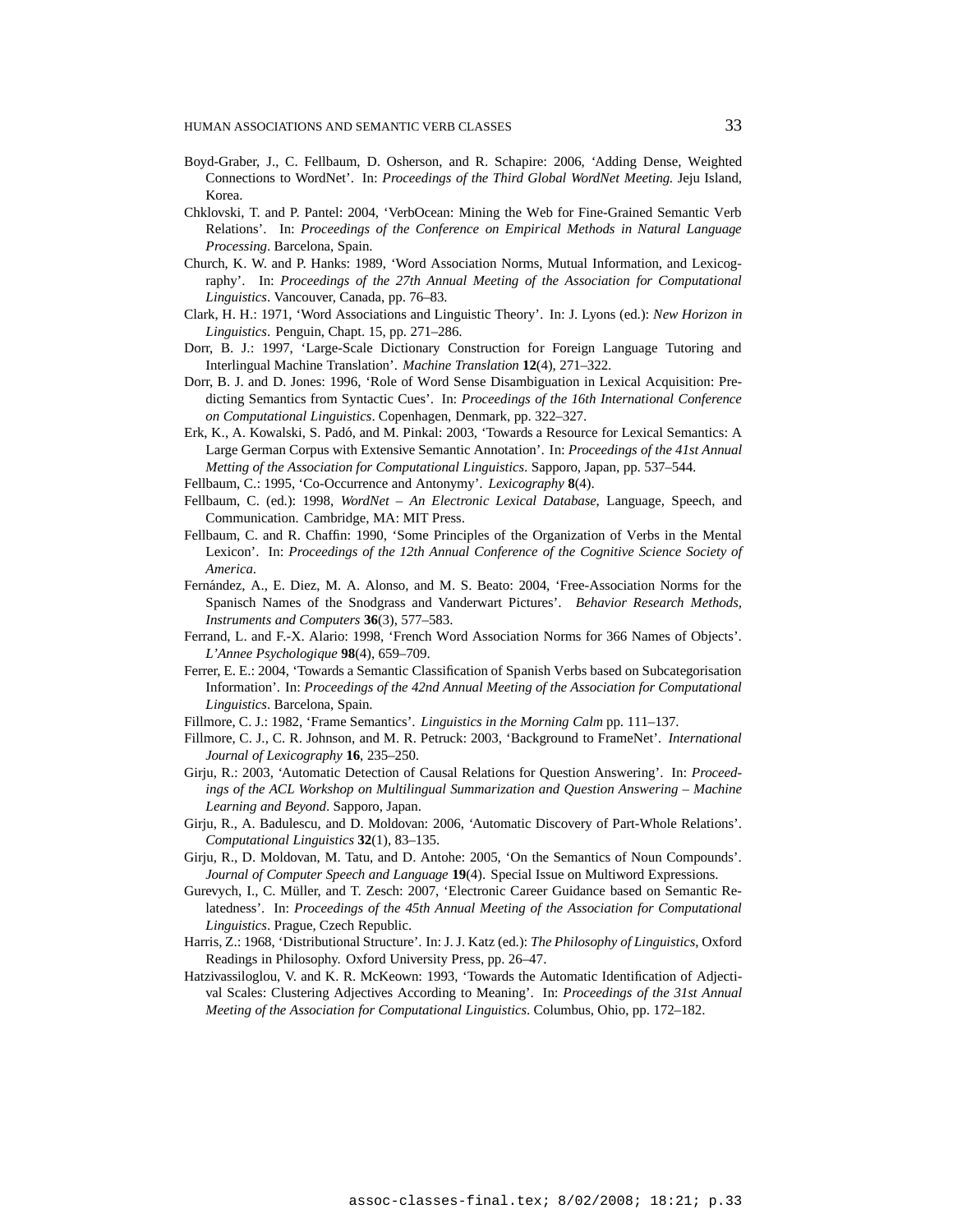Hearst, M.: 1998, 'Automated Discovery of WordNet Relations'. In (Fellbaum, 1998).

- Heringer, H. J.: 1986, 'The Verb and its Semantic Power: Association as the Basis for Valence'. *Journal of Semantics* **4**, 79–99.
- Hirsh, K. W. and J. Tree: 2001, 'Word Association Norms for two Cohorts of British Adults'. *Journal of Neurolinguistics* **14**(1), 1–44.
- Joanis, E. and S. Stevenson: 2003, 'A General Feature Space for Automatic Verb Classification'. In: *Proceedings of the 10th Conference of the European Chapter of the Association for Computational Linguistics*. Budapest, Hungary.
- Joanis, E., S. Stevenson, and D. James: 2008?, 'A General Feature Space for Automatic Verb Classification'. *Natural Language Engineering*. To appear.
- Kaufman, L. and P. J. Rousseeuw: 1990, *Finding Groups in Data An Introduction to Cluster Analysis*, Probability and Mathematical Statistics. New York: John Wiley & Sons, Inc.
- Kavalek, M. and V. Svatek: 2005, 'A Study on Automated Relation Labelling in Ontology Learning'. In: P. Buitelaar, P. Cimiano, and B. Magnini (eds.): *Ontology Learning and Population*, Vol. 123 of *Frontiers in Artificial Intelligence*. IOS Press.
- Kiss, G., C. Armstrong, R. Milroy, and J. Piper: 1973, 'An Associative Thesaurus of English and its Computer Analysis'. In: *The Computer and Literary Studies*. Edinburgh University Press.
- Klavans, J. L. and M.-Y. Kan: 1998, 'The Role of Verbs in Document Analysis'. In: *Proceedings of the 17th International Conference on Computational Linguistics and the 36th Annual Meeting of the Association for Computational Linguistics*. Montreal, Canada, pp. 680–686.
- Koehn, P. and H. Hoang: 2007, 'Factored Translation Models'. In: *Proceedings of the Joint Conference on Empirical Methods in Natural Language Processing and Computational Natural Language Learning*. Prague, Czech Republic, pp. 868–876.
- Kohomban, U. S. and W. S. Lee: 2005, 'Learning Semantic Classes for Word Sense Disambiguation'. In: *Proceedings of the 43rd Annual Meeting on Association for Computational Linguistics*. Ann Arbor, MI, pp. 34–41.
- Korhonen, A.: 2002, 'Subcategorization Acquisition'. Ph.D. thesis, University of Cambridge, Computer Laboratory. Technical Report UCAM-CL-TR-530.
- Korhonen, A., Y. Krymolowski, and Z. Marx: 2003, 'Clustering Polysemic Subcategorization Frame Distributions Semantically'. In: *Proceedings of the 41st Annual Meeting of the Association for Computational Linguistics*. Sapporo, Japan, pp. 64–71.
- Kunze, C.: 2000, 'Extension and Use of GermaNet, a Lexical-Semantic Database'. In: *Proceedings of the 2nd International Conference on Language Resources and Evaluation*. Athens, Greece, pp. 999–1002.
- Lapata, M. and C. Brew: 2004, 'Verb Class Disambiguation using Informative Priors'. *Computational Linguistics* **30**(1), 45–73.
- Lauteslager, M., T. Schaap, and D. Schievels: 1986, *Schriftelijke Woordassociatienormen voor 549 Nederlandse Zelfstandige Naamworden*. Swets and Zeitlinger.
- Lee, L.: 2001, 'On the Effectiveness of the Skew Divergence for Statistical Language Analysis'. *Artificial Intelligence and Statistics* pp. 65–72.

Levin, B.: 1993, *English Verb Classes and Alternations*. The University of Chicago Press.

- Lin, D.: 1998, 'Automatic Retrieval and Clustering of Similar Words'. In: *Proceedings of the 17th International Conference on Computational Linguistics*. Montreal, Canada.
- Lin, D.: 1999, 'Automatic Identification of Non-compositional Phrases'. In: *Proceedings of the 37th Annual Meeting of the Association for Computational Linguistics*. Maryland, MD, pp. 317–324.
- Maedche, A. and S. Staab: 2000, 'Discovering Conceptual Relations from Text'. In: *Proceedings of the 14th European Conference on Artificial Intelligence*. Berlin, Germany.
- McCarthy, D., B. Keller, and J. Carroll: 2003, 'Detecting a Continuum of Compositionality in Phrasal Verbs'. In: *Proceedings of the ACL-SIGLEX Workshop on Multiword Expressions: Analysis, Acquisition and Treatment*. Sapporo, Japan.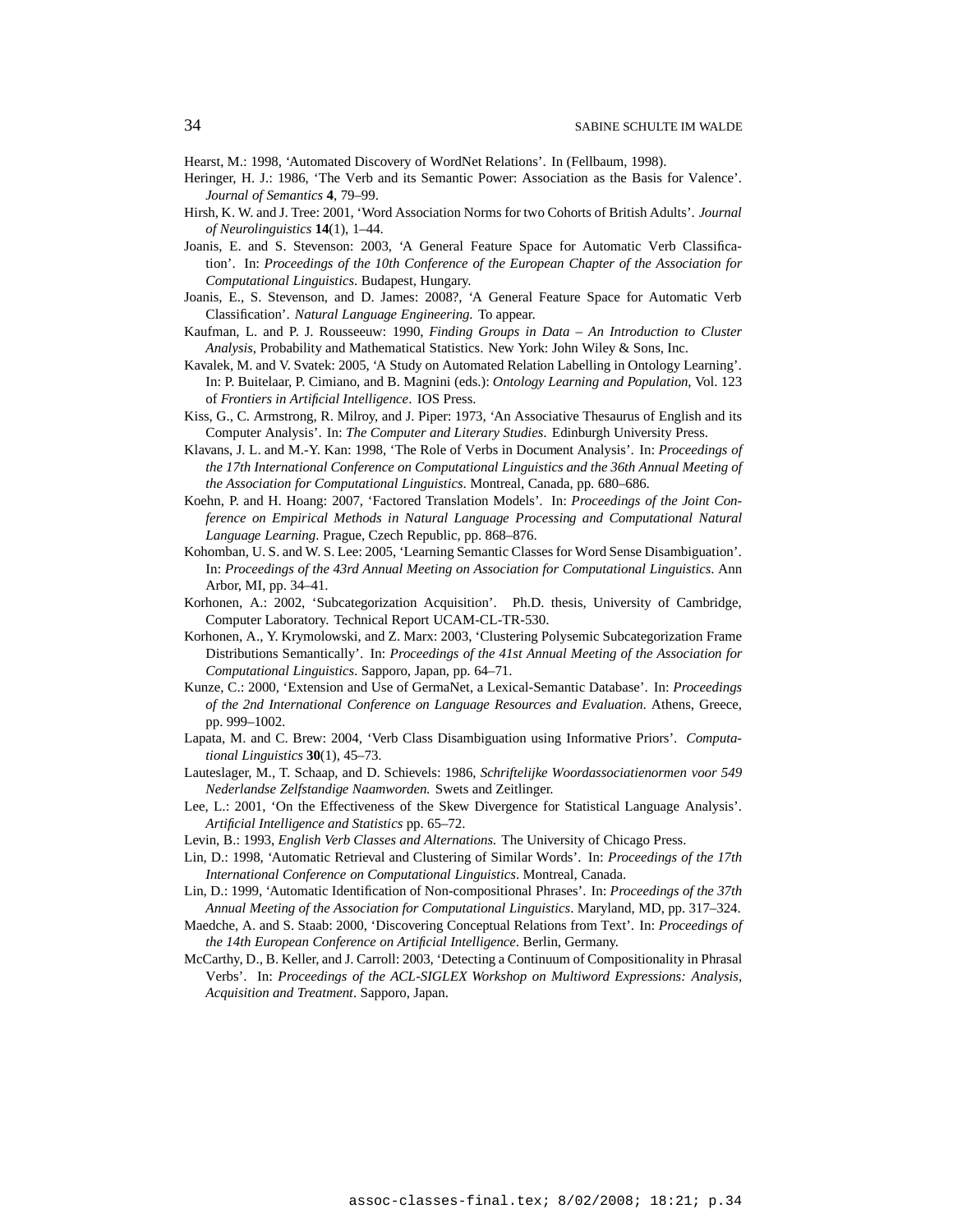- McKoon, G. and R. Ratcliff: 1992, 'Spreading Activation versus Compound Cue Accounts of Priming: Mediated Priming Revisited'. *Journal of Experimental Psychology: Learning, Memory and Cognition* **18**, 1155–1172.
- McRae, K. and S. Boisvert: 1998, 'Automatic Semantic Similarity Priming'. *Journal of Experimental Psychology: Learning, Memory, and Cognition* **24**(3), 558–572.
- Melinger, A., S. Schulte im Walde, and A. Weber: 2006, 'Characterizing Response Types and Revealing Noun Ambiguity in German Association Norms'. In: *Proceedings of the EACL Workshop 'Making Sense of Sense: Bringing Computational Linguistics and Psycholinguistics together'*. Trento, Italy, pp. 41–48.
- Melinger, A. and A. Weber: 2006, 'Database of Noun Associations for German'. URL: www.coli.uni-saarland.de/projects/nag/.
- Merlo, P. and S. Stevenson: 2001, 'Automatic Verb Classification Based on Statistical Distributions of Argument Structure'. *Computational Linguistics* **27**(3), 373–408.
- Morris, J. and G. Hirst: 2004, 'Non-Classical Lexical Semantic Relations'. In: *Proceedings of the HLT Workshop on Computational Lexical Semantics*. Boston, MA.
- Navigli, R. and P. Velardi: 2004, 'Learning Domain Ontologies from Document Warehouses and Dedicated Web Sites'. *Computational Linguistics* **30**(2), 151–179.
- Nelson, D., C. McEvoy, and T. Schreiber: 1998, 'The University of South Florida Word Association, Rhyme, and Word Fragment Norms'.
- Padó, U., M. Crocker, and F. Keller: 2006, 'Modelling Semantic Role Plausibility in Human Sentence Processing'. In: *Proceedings of the 11th Conference of the European Chapter of the Association for Computational Linguistics*. Trento, Italy.
- Palermo, D. and J. Jenkins: 1964, *Word Association Norms: Grade School through College*. Minneapolis: University of Minnesota Press.
- Palmer, M., D. Gildea, and P. Kingsbury: 2005, 'The Proposition Bank: An annotated Resource of Semantic Roles'. *Computational Linguistics* **31**(1), 71–106.
- Pereira, F., N. Tishby, and L. Lee: 1993, 'Distributional Clustering of English Words'. In: *Proceedings of the 31st Annual Meeting of the Association for Computational Linguistics*. Columbus, OH, pp. 183–190.
- Pinker, S.: 1989, *Learnability and Cognition: The Acquisition of Argument Structure*. Cambridge, MA: MIT Press.
- Plaut, D. C.: 1995, 'Semantic and Associative Priming in a Distributed Attractor Network'. In: *Proceedings of the 17th Annual Conference of the Cognitive Science Society*, Vol. 17. pp. 37–42.
- Prescher, D., S. Riezler, and M. Rooth: 2000, 'Using a Probabilistic Class-Based Lexicon for Lexical Ambiguity Resolution'. In: *Proceedings of the 18th International Conference on Computational Linguistics*.
- Rapp, R.: 1996, *Die Berechnung von Assoziationen*, Vol. 16 of *Sprache und Computer*. Georg Olms Verlag.
- Rapp, R.: 2002, 'The Computation of Word Associations: Comparing Syntagmatic and Paradigmatic Approaches'. In: *Proceedings of the 19th International Conference on Computational Linguistics*. Taipei, Taiwan.
- Rooth, M., S. Riezler, D. Prescher, G. Carroll, and F. Beil: 1999, 'Inducing a Semantically Annotated Lexicon via EM-Based Clustering'. In: *Proceedings of the 37th Annual Meeting of the Association for Computational Linguistics*. Maryland, MD.
- Rosario, B. and M. Hearst: 2001, 'Classifying the Semantic Relations in Noun Compounds via a Domain-Specific Lexical Hierarchy'. In: *Proceedings of the Conference on Empirical Methods in Natural Language Processing*. Pittsburgh, PA.
- Roth, M.: 2006, 'Relationen zwischen Nomen und ihren Assoziationen'. Studienarbeit. Institut für Computerlinguistik und Phonetik, Universität des Saarlandes.